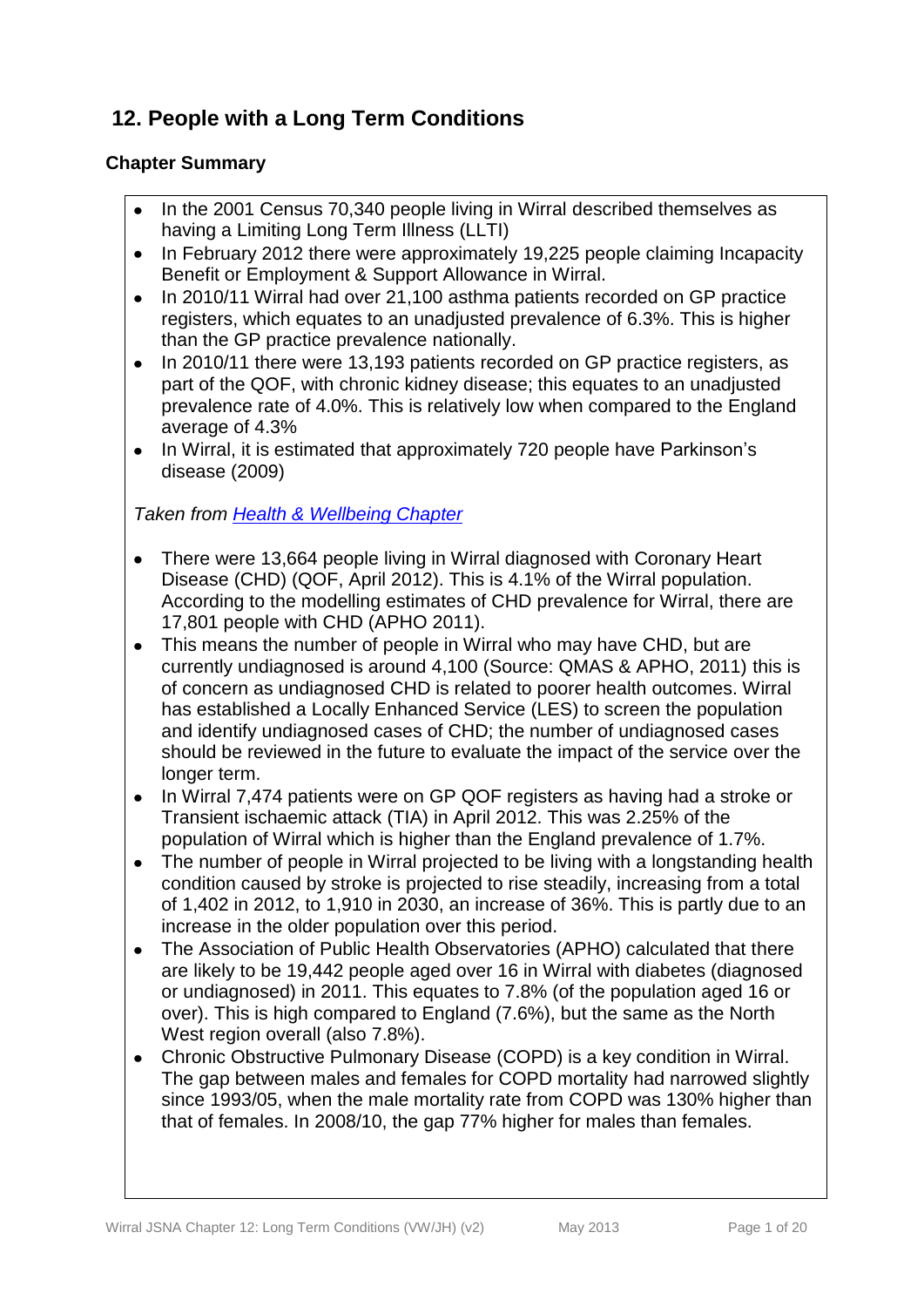*Taken from [Older People Chapter:](http://info.wirral.nhs.uk/document_uploads/Downloads/6.%20Older%20People%20July%202012%20FINAL%20FINAL.pdf)*

- A total of 1,902 people were recorded on the QOF register as having dementia between April 2010 and March 2011 in Wirral. It is a nationally recognised issue however, that only around 45% of people with dementia on a GP register, obtaining the care needed.
- There are around 30,000 people aged 65+ in Wirral who report that they have a  $\bullet$ Limiting Long-Term Illness. (Census, 2001)
- The number of people with a Long Term Condition (LTC) is projected to increase to 41,000 by 2030 due to the ageing population and also the association of some LTCs with lifestyle.

*Taken from [Mental Health Chapter:](http://info.wirral.nhs.uk/document_uploads/Downloads/Mental%20Health%20JSNA%20Final%20Version%20August%2012%20v3.pdf)*

- There are 34,748 patients on GP Registers have had mental health problems  $\bullet$ recorded on Wirral GP Clinical systems, with 10,511 being recorded in the last three years 2009/2011.
- Dementia is a key priority for Wirral. In 2011, 4443 people aged 65 and over were estimated to be living with Dementia with the expectation that by 2020, this figure would rise to 5282 and further rise to 6892 by 2030. [\(www.poppi.org.uk\)](http://www.poppi.org.uk/)

## **Contents**

| 12.               |  |
|-------------------|--|
| 12.1              |  |
| 12.1.1            |  |
| 12.1.2            |  |
| 12.2 <sub>1</sub> |  |
| 12.2.1            |  |
| 12.2.2            |  |
| 12.2.3            |  |
| 12.2.4            |  |
| 12.2.5            |  |
| 12.2.6            |  |
| 12.2.7            |  |
| 12.2.8            |  |
| 12.2.9            |  |
| 12.2.10           |  |
| 12.3              |  |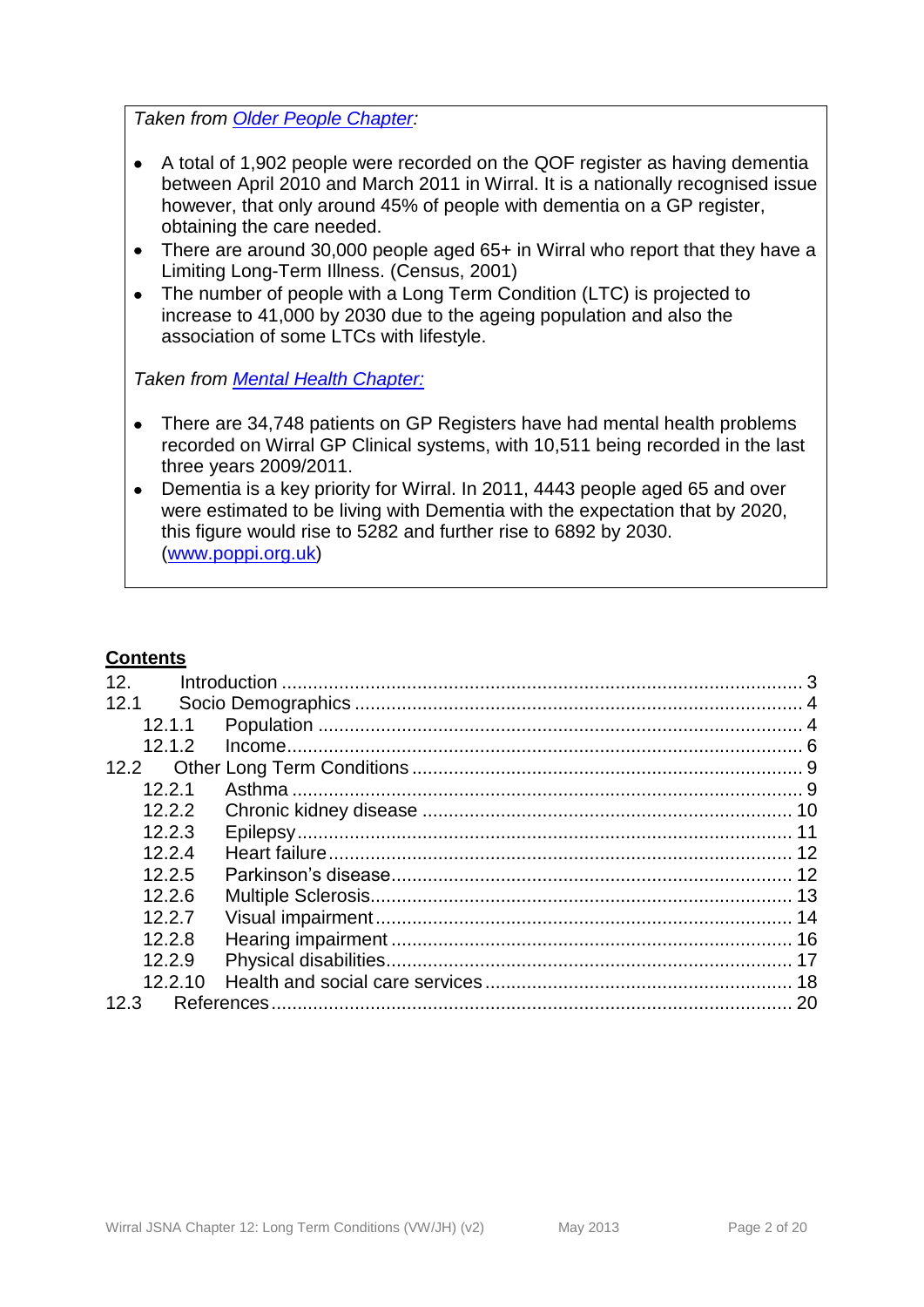# <span id="page-2-0"></span>**12. Introduction**

Over fifteen million people in this country report living with a long term condition (LTC). LTCs can be defined as conditions that cannot, at present, be cured but can be controlled by medication and other therapies. The Department of Health's latest Long Term Conditions Strategy will be published December 2012.

The Department of Health (2008) strategy refers to the following conditions as LTCs: some of which have been addressed in specific sections of the JSNA:

- Coronary Heart Disease *[Health & Wellbeing Chapter](http://info.wirral.nhs.uk/document_uploads/Downloads/Health%20and%20Wellbeing%20August%202012_67788.pdf)*
- Stroke and transient ischaemic attack (TIA) -*[Health & Wellbeing Chapter](http://info.wirral.nhs.uk/document_uploads/Downloads/Health%20and%20Wellbeing%20August%202012_67788.pdf)*
- Hypertension *[Health & Wellbeing Chapter](http://info.wirral.nhs.uk/document_uploads/Downloads/Health%20and%20Wellbeing%20August%202012_67788.pdf)*
- Diabetes *[Health & Wellbeing Chapter](http://info.wirral.nhs.uk/document_uploads/Downloads/Health%20and%20Wellbeing%20August%202012_67788.pdf)*
- Chronic obstructive pulmonary disease *[Health & Wellbeing Chapter](http://info.wirral.nhs.uk/document_uploads/Downloads/Health%20and%20Wellbeing%20August%202012_67788.pdf)*
- Cancer\* *[Health & Wellbeing Chapter](http://info.wirral.nhs.uk/document_uploads/Downloads/Health%20and%20Wellbeing%20August%202012_67788.pdf)*
- Severe mental health conditions (e.g. schizophrenia, bipolar affective disorder and other psychoses) – *[Mental Health Chapter](http://info.wirral.nhs.uk/document_uploads/Downloads/Mental%20Health%20JSNA%20Final%20Version%20August%2012%20v3.pdf)*
- Dementia *[Mental Health Chapter](http://info.wirral.nhs.uk/document_uploads/Downloads/Mental%20Health%20JSNA%20Final%20Version%20August%2012%20v3.pdf)*
- Depression\* *[Mental Health Chapter](http://info.wirral.nhs.uk/document_uploads/Downloads/Mental%20Health%20JSNA%20Final%20Version%20August%2012%20v3.pdf)*

This chapter will focus on the outstanding conditions outlined by the Department of Health: It will also review physical and sensory disabilities, whilst these may not necessarily be classed as a LTC they fit within the definition of a LTC.

- Asthma
- Chronic Kidney Disease
- Epilepsy
- Heart Failure
- Parkinson's Disease
- Multiple Sclerosis

\* These conditions do not necessarily fit the true definition of a LTC that states that it cannot be cured.

We would also direct readers to [Chapter 15 Sexual Health](http://info.wirral.nhs.uk/ourjsna/wirral2009-10/burdenofdisease/) to review and consider information on HIV/AIDS.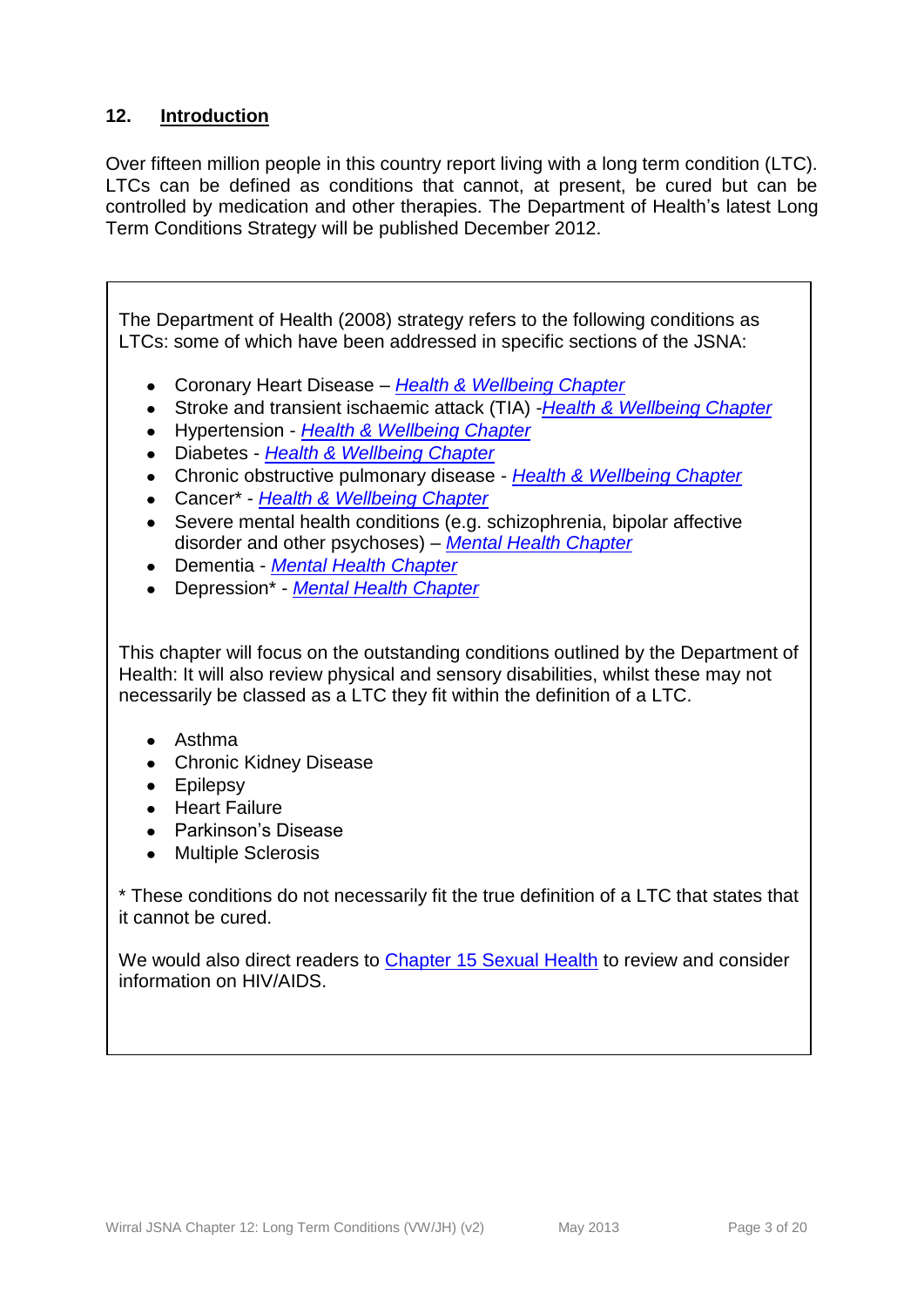# <span id="page-3-0"></span>**12.1 Socio Demographics**

## <span id="page-3-1"></span>12.1.1 Population

#### Limiting long term illness

The 2001 census asked people about restrictions on their ability to work or carry out normal activities arising from an illness, health problem or disability which limits their daily activities (including problems due to old age). The 2011 census data has not yet been published and therefore this data is obviously fairly old now but can give some indication of LTC prevalence in Wirral.

[Census 2011 Release dates for content](http://info.wirral.nhs.uk/document_uploads/Downloads/Briefing%20Note%20Timing%20of%20Census%20Releases%20to%20late%202013.%20July%202012.pdf). Some Census 2011 information has been included in the refresh of the Population Chapter with the ONS providing additional content in waves over the coming months. This information can be accessed via this link to ascertain when further details may be available. [Census 2011 Release dates for](http://info.wirral.nhs.uk/document_uploads/Downloads/Briefing%20Note%20Timing%20of%20Census%20Releases%20to%20late%202013.%20July%202012.pdf)  [content](http://info.wirral.nhs.uk/document_uploads/Downloads/Briefing%20Note%20Timing%20of%20Census%20Releases%20to%20late%202013.%20July%202012.pdf)

In table 12.1.1a it shows the differences in the proportion of the population of East and West Wirral who report a limiting long term illness (LLTI)

| <b>Area</b>        | <b>Population</b> | Percentage of<br><b>Wirral</b><br><b>Population</b> | <b>People with</b><br>limiting long<br>term illness | Percentage of<br>population<br>with LLTI |
|--------------------|-------------------|-----------------------------------------------------|-----------------------------------------------------|------------------------------------------|
| <b>East Wirral</b> | 200,320           | 64.1%                                               | 47,200                                              | 23.6%                                    |
| <b>West Wirral</b> | 111,960           | 36.9%                                               | 23,140                                              | 20.7%                                    |

#### Table 12.1.1a: People in Wirral with limiting long term illness

Source: Census, 2001;

- 70,340 people living in Wirral in 2001 described themselves as having a LLTI
- More people in the east of Wirral reported having a LLTI (23.6% of the population).
- Slightly fewer people in the west of Wirral reported having a LLTI (20.7% of the population)
- The North West average is 20.7%
- The England & Wales average is 18.2%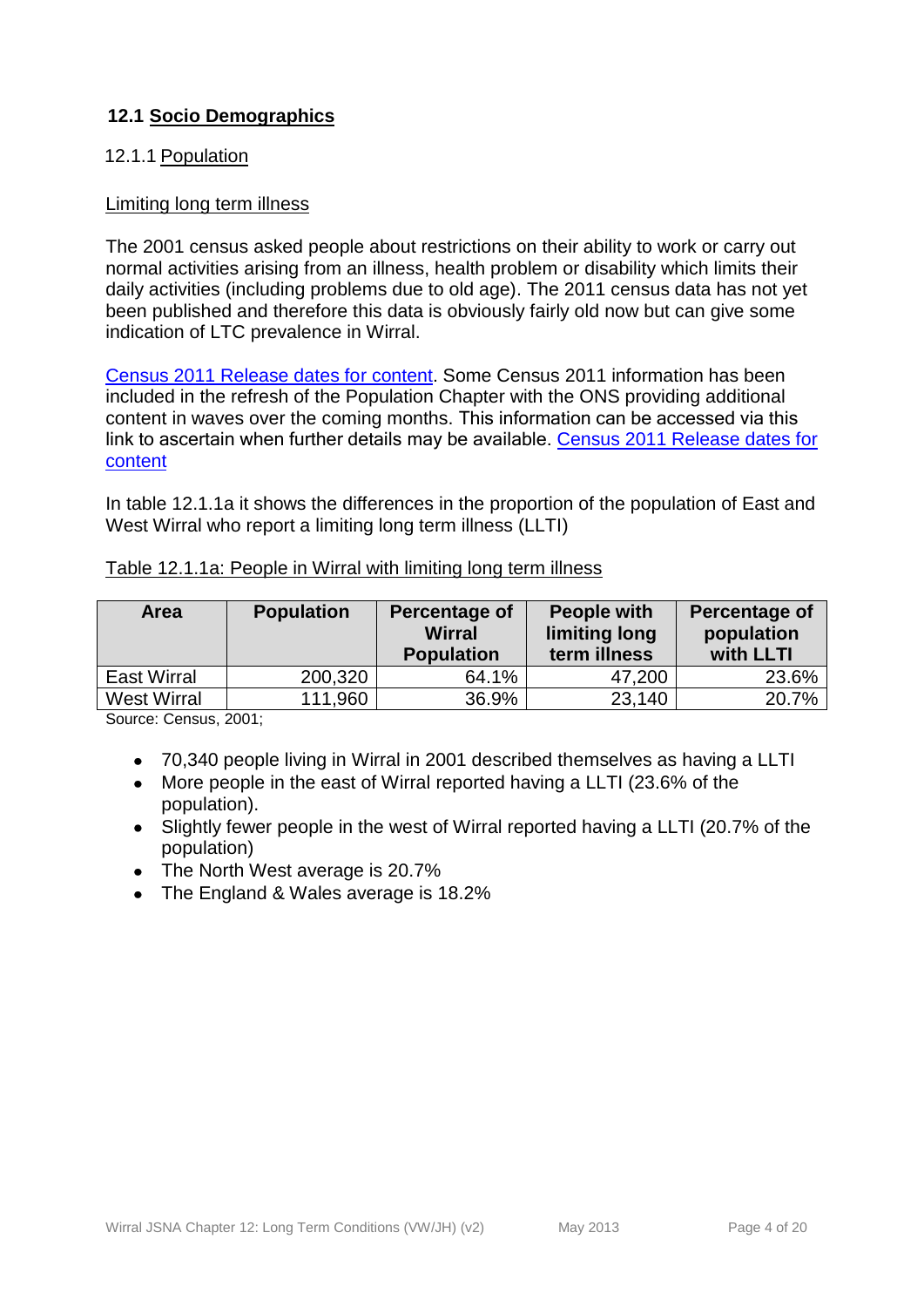In Table 12.1.1b these figures for individual wards in Wirral and considerable variations can be seen.

| <b>LA Wards in eastern</b><br>part of Wirral | <b>Population of all</b><br>ages | <b>Ward</b><br>population with | Percentage of<br>ward population |
|----------------------------------------------|----------------------------------|--------------------------------|----------------------------------|
|                                              |                                  | <b>LLTI</b>                    | with LLTI                        |
| <b>Bidston and St James</b>                  | 15,520                           | 4,470                          | 28.8%                            |
| Seacombe                                     | 15,320                           | 3,830                          | 25.0%                            |
| Birkenhead and                               | 13,970                           | 3,760                          | 26.9%                            |
| <b>Tranmere</b>                              |                                  |                                |                                  |
| <b>Rock Ferry</b>                            | 13,600                           | 3,710                          | 27.3%                            |
| Leasowe and Moreton                          | 13,870                           | 3,520                          | 25.4%                            |
| East                                         |                                  |                                |                                  |
| Liscard                                      | 15,040                           | 3,520                          | 23.4%                            |
| New Brighton                                 | 13,870                           | 3,400                          | 24.5%                            |
| Bromborough                                  | 13,950                           | 3,210                          | 23.0%                            |
| Prenton                                      | 14,050                           | 3,210                          | 22.9%                            |
| Bebington                                    | 15,340                           | 3,140                          | 20.5%                            |
| Claughton                                    | 13,340                           | 3,120                          | 23.4%                            |
| Oxton                                        | 13,710                           | 2,790                          | 20.3%                            |
| Wallasey                                     | 14,990                           | 2,790                          | 18.6%                            |
| Eastham                                      | 13,750                           | 2,730                          | 19.9%                            |
| LA Wards in western                          |                                  |                                |                                  |
| part of Wirral                               |                                  |                                |                                  |
| Upton                                        | 16,200                           | 4,360                          | 26.9%                            |
| Moreton West and                             | 14,110                           | 3,140                          | 22.5%                            |
| <b>Saughall Massie</b>                       |                                  |                                |                                  |
| Pensby and Thingwall                         | 13,330                           | 2,940                          | 22.0%                            |
| Hoylake and Meols                            | 13,000                           | 2,720                          | 20.9%                            |
| Clatterbridge                                | 14,730                           | 2,690                          | 18.3%                            |
| Greasby Frankby and                          | 14,760                           | 2,600                          | 17.6%                            |
| Irby                                         |                                  |                                |                                  |
| West Kirby and                               | 12,720                           | 2,370                          | 18.6%                            |
| Thurstaston                                  |                                  |                                |                                  |
| Heswall                                      | 13,110                           | 2,320                          | $\overline{17.7\%}$              |

## Table12.1.1b: Limiting long term illness by ward

Source: Joint commissioning strategy for physically and sensory disabled people 2006/2010

- In the eastern wards the proportion of the population with LLTI ranges from 28.8%  $\bullet$ in Bidston to 18.6% in Wallasey. In 86% (12) of wards over 20%, or one fifth, of the population reported a LLTI.
- In the western wards, the general trend is for lower rates than in the east; only half  $\bullet$ of these wards have rates above 20%.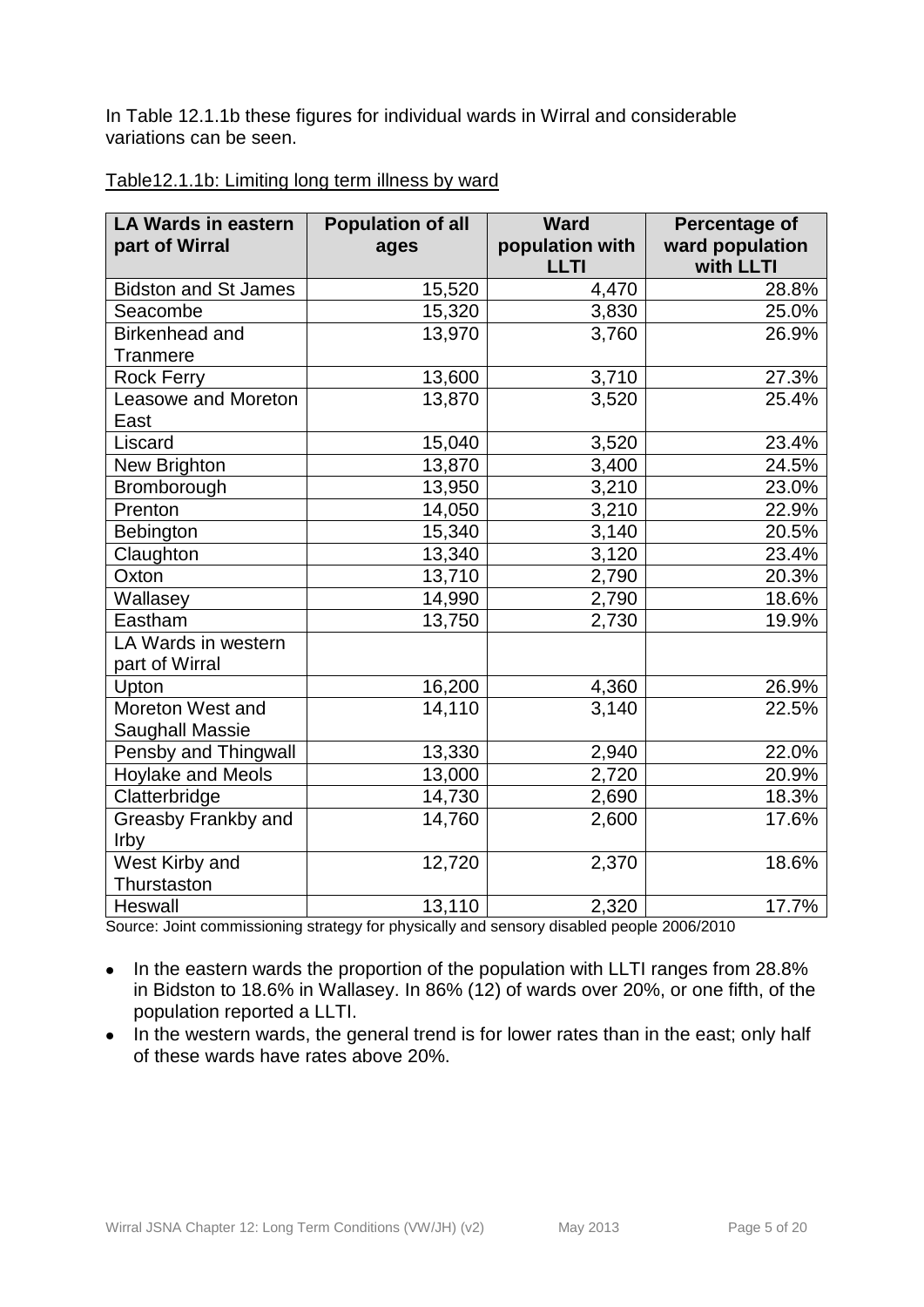## <span id="page-5-0"></span>12.1.2 Income

## Incapacity benefits & Employment & Support Allowance (ESA)

People with a LTC are likely, in some instances, to be unable to work. Incapacity & ESA benefits can help to provide a picture of the extent of disability and ill-health in Wirral and the impact this is having on the workforce. Incapacity & ESA benefits are paid to non-employed adults of working age (16-59 years for women and 16-64 years for men) who are deemed too ill or disabled to be required to look for work. Since October 2008, what was called Incapacity Benefit is now called **Employment & Support Allowance (ESA)** for new claimants.

- In February 2012 there were approximately 19,225 people claiming Incapacity Benefit or Employment & Support Allowance in Wirral.
- Overall Wirral has a rate of 100.7 claimants per 1,000 population. This figure masks wide variation in the rates of claims in Wirral wards.

In figure 12.1.2a displays the rate per 1,000 population by Wirral ward (pre 2004 ward boundary).

|                   | <b>Incapacity Benefit &amp;</b> |                   |                          |
|-------------------|---------------------------------|-------------------|--------------------------|
| <b>Ward</b>       | <b>ESA</b>                      | <b>Population</b> | <b>Rate per Thousand</b> |
| Bebington         | 550                             | 8,527             | 64.5                     |
| <b>Bidston</b>    | 1,220                           | 8,544             | 142.8                    |
| <b>Birkenhead</b> | 1,990                           | 9,209             | 216.1                    |
| Bromborough       | 930                             | 8,486             | 109.6                    |
| Clatterbridge     | 520                             | 7,708             | 67.5                     |
| Claughton         | 905                             | 8,614             | 105.1                    |
| Eastham           | 535                             | 7,656             | 69.9                     |
| Egerton           | 1,100                           | 7,935             | 138.6                    |
| Heswall           | 300                             | 6,542             | 45.9                     |
| Hoylake           | 440                             | 7,213             | 61.0                     |
| Leasowe           | 1,130                           | 8,652             | 130.6                    |
| Liscard           | 1,030                           | 8,953             | 115.1                    |
| Moreton           | 660                             | 8,226             | 80.2                     |
| New Brighton      | 1,060                           | 8,396             | 126.2                    |
| Oxton             | 780                             | 7,992             | 97.6                     |
| Prenton           | 735                             | 6,983             | 105.3                    |
| Royden            | 430                             | 8,423             | 51.1                     |
| Seacombe          | 1,560                           | 8,460             | 184.4                    |
| Thurstaston       | 455                             | 9,253             | 49.2                     |
| Tranmere          | 1,420                           | 8,749             | 162.3                    |
| Upton             | 915                             | 8,911             | 102.7                    |
| Wallasey          | 560                             | 6,821             | 82.1                     |
| <b>Wirral</b>     | 19,225                          | 180,251           | 106.7                    |

Figure 12.1.2a: Incapacity Benefit (& ESA) claimants by Wirral ward February 2012, rates per 1,000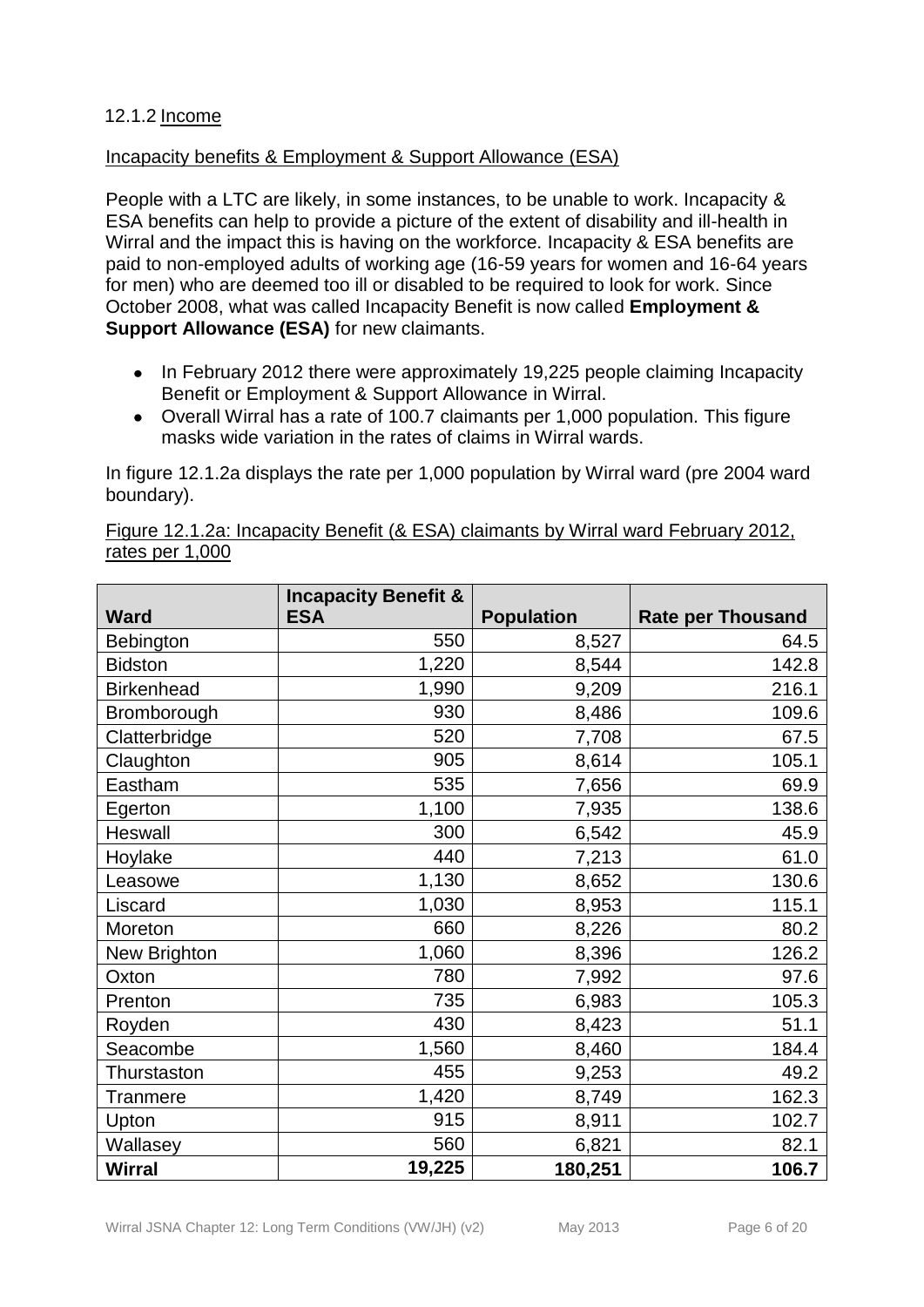

Figure 12.1.2b: Trend in Incapacity Benefit & ESA claimants shown as rate per 1,000.

Incapacity Benefit & ESA claimant rates in Wirral are associated with deprivation,  $\bullet$ with the five former Neighbourhood Renewal wards having the highest rate of claimants.

- Rates range from as high as 216.1claimants/1,000 in Birkenhead to as low as  $\bullet$ 45.9/1,000 in Heswall.
- Table 12.1.2c shows the breakdown of ESA and incapacity claimants by disease,  $\bullet$ the most common reason for claiming is for mental health problems.
- Wirral has had a higher rate of ESA and IB than Britain and the North West but the gap in the rate of claimants between Wirral & the North West has got smaller since 2004 (see Figure 12.1.2d).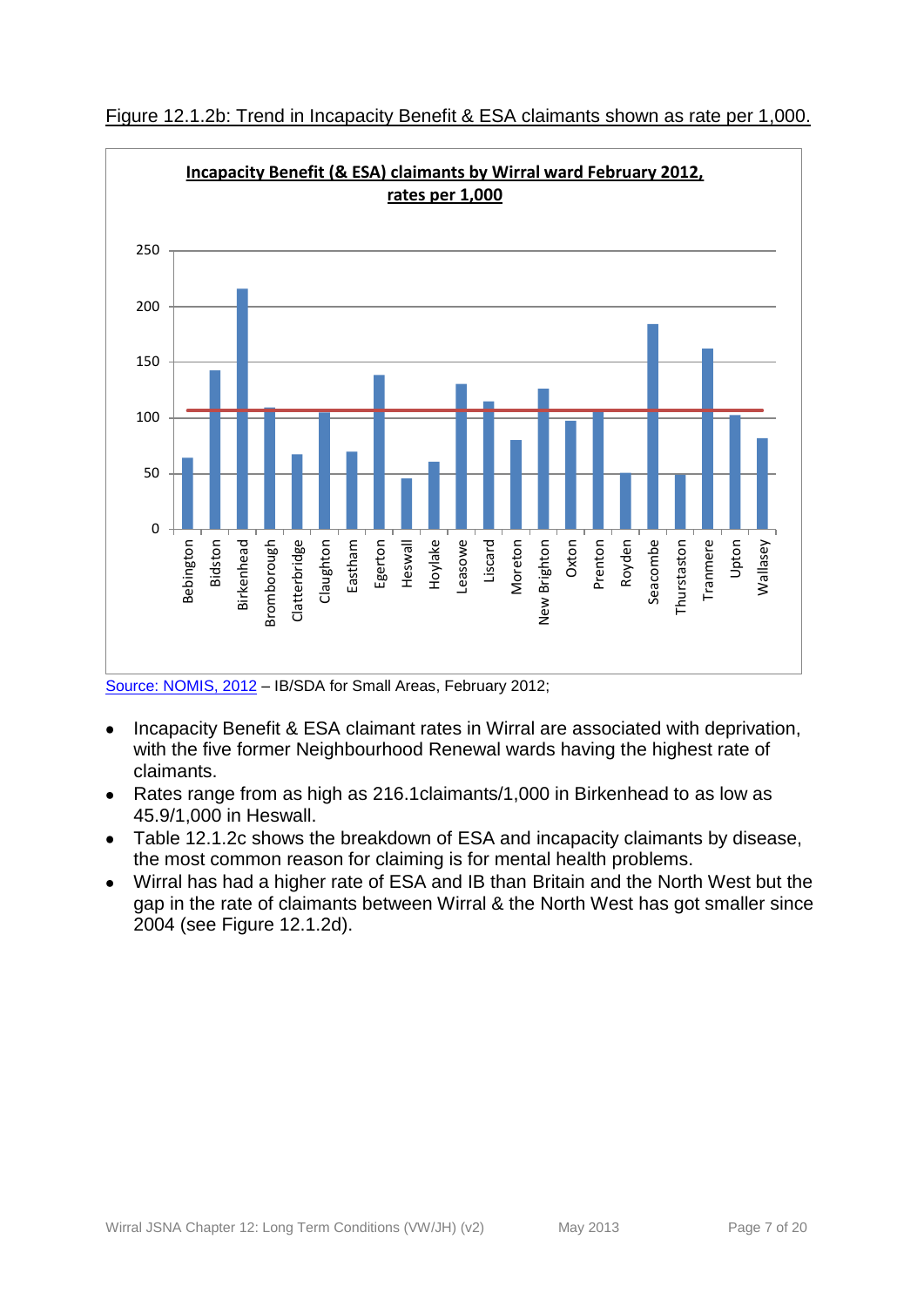# Table 12.1.2c: Incapacity benefit claimants (& ESA) by disease and Wirral ward (February 2012)

|                | <b>Total Claimants</b>                   |                             | Disease Rates Per 1,000;        |                                 |                                                |                    |                             |              |
|----------------|------------------------------------------|-----------------------------|---------------------------------|---------------------------------|------------------------------------------------|--------------------|-----------------------------|--------------|
| Ward           | <b>ESA and</b><br>incapacity<br>benefits | Rate per<br><b>Thousand</b> | <b>Mental</b><br><b>Illness</b> | <b>Nervous</b><br><b>System</b> | <b>Respiratory</b><br>or<br><b>Circulatory</b> | Musco-<br>skeletal | Injury,<br><b>Poisoning</b> | <b>Other</b> |
| Bebington      | 550                                      | 64.5                        | 17.0                            | 2.9                             | 2.3                                            | 7.0                | 1.8                         | 8.8          |
| <b>Bidston</b> | 1220                                     | 142.8                       | 36.3                            | 4.7                             | 8.8                                            | 15.8               | 2.9                         | 14.6         |
| Birkenhead     | 1990                                     | 216.1                       | 66.2                            | 7.1                             | 8.1                                            | 16.3               | 4.9                         | 20.1         |
| Bromborough    | 930                                      | 109.6                       | 31.8                            | 4.7                             | 5.3                                            | 12.4               | 2.4                         | 13.0         |
| Clatterbridge  | 520                                      | 67.5                        | 17.5                            | 4.5                             | 2.6                                            | 5.8                | 0.6                         | 16.2         |
| Claughton      | 905                                      | 105.1                       | 31.3                            | 3.5                             | 4.1                                            | 10.4               | 1.7                         | 12.2         |
| Eastham        | 535                                      | 69.9                        | 17.0                            | 3.3                             | 3.9                                            | 8.5                | 2.6                         | 11.1         |
| Egerton        | 1100                                     | 138.6                       | 42.2                            | 5.0                             | 6.3                                            | 13.2               | 3.8                         | 15.1         |
| Heswall        | 300                                      | 45.9                        | 15.3                            | 4.6                             | 1.5                                            | 4.6                | 1.5                         | 6.1          |
| Hoylake        | 440                                      | 61.0                        | 20.8                            | 2.8                             | 2.1                                            | 4.9                | 2.1                         | 6.9          |
| Leasowe        | 1130                                     | 130.6                       | 35.8                            | 4.0                             | 5.8                                            | 14.4               | 2.3                         | 15.0         |
| Liscard        | 1030                                     | 115.1                       | 35.2                            | 5.0                             | 5.6                                            | 8.9                | 2.2                         | 13.4         |
| Moreton        | 660                                      | 80.2                        | 22.5                            | 3.0                             | 4.9                                            | 9.7                | 2.4                         | 10.9         |
| New Brighton   | 1060                                     | 126.2                       | 41.7                            | 4.8                             | 4.8                                            | 7.7                | 3.0                         | 19.1         |
| Oxton          | 780                                      | 97.6                        | 30.7                            | 3.1                             | 3.1                                            | 9.4                | 1.9                         | 13.1         |
| Prenton        | 735                                      | 105.3                       | 29.4                            | 4.3                             | 5.7                                            | 12.2               | 3.6                         | 12.9         |
| Royden         | 430                                      | 51.1                        | 13.1                            | 2.4                             | 2.4                                            | 6.5                | 1.2                         | 7.7          |
| Seacombe       | 1560                                     | 184.4                       | 50.8                            | 4.1                             | 8.3                                            | 15.4               | 4.1                         | 19.5         |
| Thurstaston    | 455                                      | 49.2                        | 10.8                            | 2.2                             | 2.2                                            | 6.5                | 1.1                         | 7.6          |
| Tranmere       | 1420                                     | 162.3                       | 44.6                            | 4.0                             | 8.6                                            | 16.6               | 2.9                         | 17.1         |
| Upton          | 915                                      | 102.7                       | 25.3                            | 5.1                             | 6.7                                            | 10.7               | 2.8                         | 14.6         |
| Wallasey       | 560                                      | 82.1                        | 20.5                            | 3.7                             | 4.4                                            | 7.3                | 1.5                         | 11.0         |
| <b>Wirral</b>  | 19225                                    | 106.7                       | 30.3                            | 4.0                             | 5.0                                            | 10.3               | 2.4                         | 13.1         |

Source: [Source: NOMIS, 2012–](https://www.nomisweb.co.uk/) IB/SDA for Small Areas, February 2012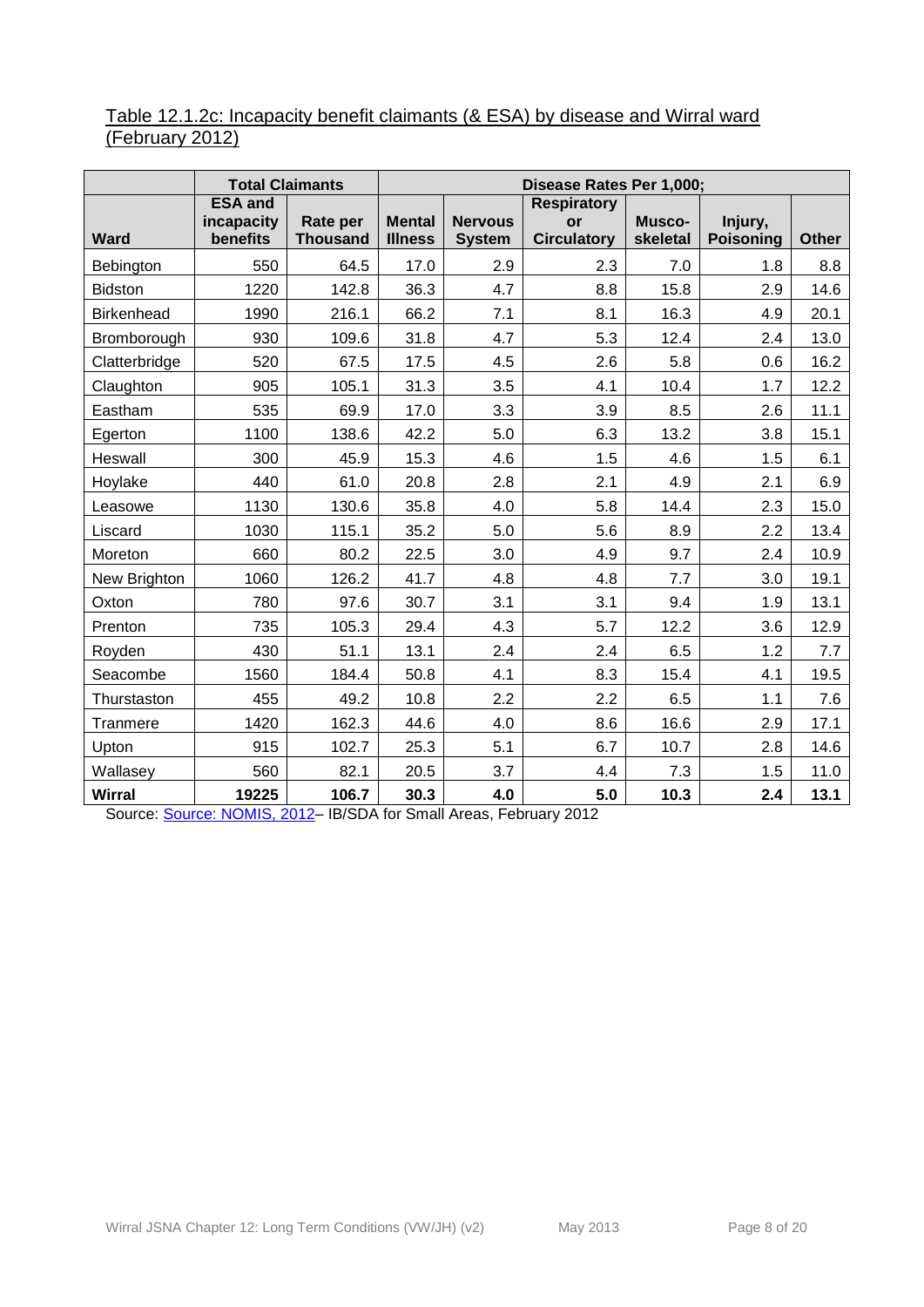



# <span id="page-8-0"></span>**12.2 Other Long Term Conditions**

#### <span id="page-8-1"></span>12.2.1 Asthma

Asthma is a chronic disorder of the airways, caused primarily by inflammatory processes and constriction of the smooth muscle in airway walls (bronchoconstriction). Symptoms include recurring episodes of wheezing, breathlessness, chest tightness and coughing. Typical asthma symptoms tend to be variable, intermittent and worse at night. Asthma is commonly triggered by viral respiratory infections, exercise, smoke, cold, and allergens such as pollen, mould, animal fur and the house dust mite. [\(NICE,](http://publications.nice.org.uk/inhaled-corticosteroids-for-the-treatment-of-chronic-asthma-in-adults-and-in-children-aged-12-years-ta138/clinical-need-and-practice)  [2008\).](http://publications.nice.org.uk/inhaled-corticosteroids-for-the-treatment-of-chronic-asthma-in-adults-and-in-children-aged-12-years-ta138/clinical-need-and-practice)

Asthma is the most common chronic disease in children with an estimated prevalence rate between 17% and 23% [\(NICE, 2007\).](http://www.nice.org.uk/TA131) Mortality from asthma is rare but the disease can have a significant impact on quality of life [\(NICE, 2008\).](http://publications.nice.org.uk/inhaled-corticosteroids-for-the-treatment-of-chronic-asthma-in-adults-and-in-children-aged-12-years-ta138/clinical-need-and-practice) New nice guidance is expected to be published February 2013.

- Nationally the estimated lifetime prevalence of diagnosed asthma is 16% in women and 13% in men.
- The age standardised prevalence of treated asthma is estimated at 7% in men and 8% in women [\(NICE, 2008\).](http://publications.nice.org.uk/inhaled-corticosteroids-for-the-treatment-of-chronic-asthma-in-adults-and-in-children-aged-12-years-ta138/clinical-need-and-practice)
- In 2010/11 Wirral had over 21,100 asthma patients recorded on GP practice registers, which equates to an unadjusted prevalence of 6.3%. This is higher than the GP practice prevalence nationally, see table 12.2.6a.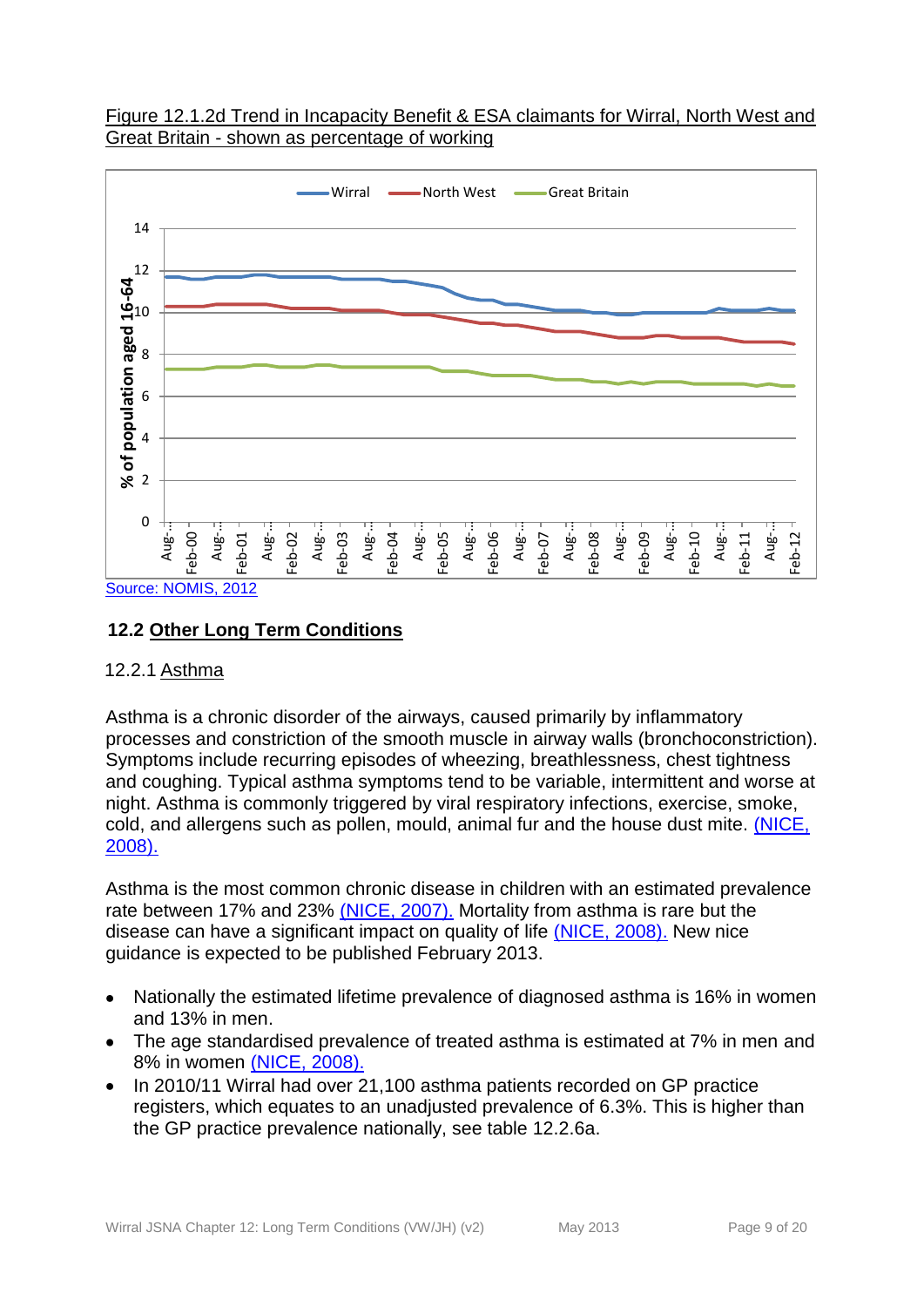- Figures from 2007-09 indicates that the mortality rate (directly age standardised)  $\bullet$ for Wirral was 1.07 per 100,000 population. This rate is lower than the national and regional rate of 1.24 and 1.36 respectively (NCHOD, 2012).
- In 2008/09, there were a total of 517 emergency admissions to hospital for asthma,  $\bullet$ this equates to 1.2 admissions per 1,000 population.
- The standardised admissions ratio (SAR) for asthma is 124.3 which means that significantly more people are admitted as an emergency to hospital for asthma when compared to national figures (Dr Foster, 2012).

## <span id="page-9-0"></span>12.2.2 Chronic kidney disease

Chronic kidney disease (CKD) describes abnormal kidney function and/or structure. It is common, frequently unrecognised and often exists together with other conditions (for example, cardiovascular disease and diabetes). When advanced, it also carries a higher risk of mortality. The risk of developing CKD increases with increasing age, and some conditions that coexist with CKD become more severe as kidney dysfunction advances. CKD can progress to established renal failure in a small but significant percentage of people, which necessitates renal replacement treatment (RRT) including dialysis and/or transplant. [\(NICE 2008\)](http://publications.nice.org.uk/chronic-kidney-disease-cg73)

Chronic kidney disease is classified according to increasing severity – stage 1 to stage 5. If it is detected in the early stages, complications and progression of the disease can be delayed or prevented (Late referral to a nephrology service is not uncommon, it is estimated that 3 out of 10 cases are late referrals. For people with established renal failure this is associated with increased cost and poorer clinical outcomes [\(NICE 2008\)](http://publications.nice.org.uk/chronic-kidney-disease-cg73)

In Wirral a Local Enhanced Service (LES) has been put in place to ensure that patients with stage 3 chronic kidney disease and stable stage 4 patients are managed in primary care to a protocol and there is shared care for patients with stages 4 and 5.

- In 2010/11 there were 13,193 patients recorded on GP practice registers, as part  $\bullet$ of the QOF, with chronic kidney disease; this equates to an unadjusted prevalence rate of 4.0%. This is relatively low when compared to the England average of 4.3%. See table 12.2.6a. It should be noted this is an unadjusted rate which does not take into account the age-structure of the Wirral population.
- In 2004 there were 216 Wirral patients receiving RRT, which equates to a  $\bullet$ prevalence rate of 692 per million of the population. This is not significantly higher than the England average rate of 620 per million population (UK Renal Registry report, 2005).
- In Wirral the number of emergency admissions for renal failure totalled 73, this equates to 0.1 admissions per 1,000 population. The unadjusted admissions ratio (SAR) for renal failure is 66.5; this is significantly lower than the national average (100). See table 12.2.6b.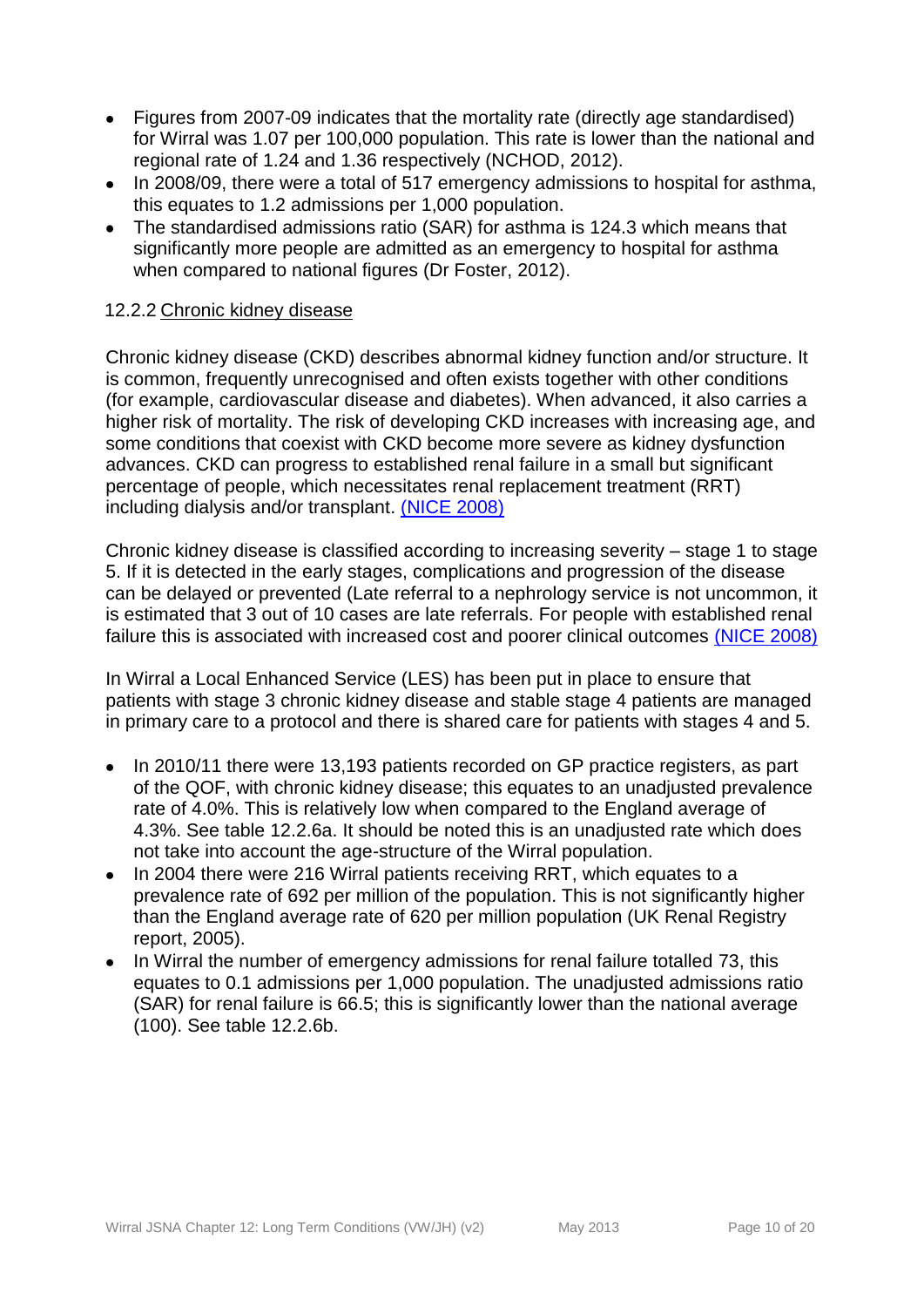## <span id="page-10-0"></span>12.2.3 Epilepsy

Epilepsy is a common neurological disorder characterised by recurring seizures. Different types of epilepsy have different causes. Accurate estimates of incidence and prevalence are difficult to achieve because identifying people who may have epilepsy is difficult. Epilepsy has been estimated to affect between 362,000 and 415,000 people in England. In addition, there will be further individuals, estimated to be 5–30%, so amounting to up to another 124,500 people, who have been diagnosed with epilepsy, but in whom the diagnosis is incorrect. Incidence is estimated to be 50 per 100,000 per year and the prevalence of active epilepsy in the UK is estimated to be 5– 10 cases per 1000.

Two-thirds of people with active epilepsy have their epilepsy controlled satisfactorily with anti-epileptic drugs (AEDs). Other approaches may include surgery. Optimal management improves health outcomes and can also help to minimise other, often detrimental, impacts on social, educational and employment activity. The stated annual estimated cost of established epilepsies was £2 billion (direct and indirect costs). [\(Nice 2012\)](http://publications.nice.org.uk/the-epilepsies-the-diagnosis-and-management-of-the-epilepsies-in-adults-and-children-in-primary-and-cg137)

In adults and children with epilepsy, 7 out of 10 will enter remission (seizure free for five years, on or off treatment) but 30% will develop chronic epilepsy (Stokes et al, 2004). Epilepsy is associated with a risk of sudden death due to complications of seizures (accidents, drowning etc.), or through unknown causes.

- The estimated incidence of epilepsy nationally is 50 new cases per 100,000  $\bullet$ population per year.
- The estimated prevalence for active epilepsy is between 500-1000 cases per  $\bullet$ 100,000 population.
- In Wirral this would equate approximately to:  $\bullet$ 
	- o 167 new cases of epilepsy each year
	- o Between 1,669 and 3,338 people with active epilepsy in total
- The number of people recorded as having epilepsy on Wirral GP registers in 2010/11 was 2,512. This equates to an unadjusted prevalence rate of 0.8% which closely reflects regional and national figures. See table 12.2.6a.
- $\bullet$ During the 3 year period April 2008 to March 2011 there were a total of 1,863 emergency admissions for epilepsy. The unadjusted SAR for emergency admissions was 131.0 which is significantly higher than expected when compared to national figures.
- High emergency admissions have also been the trend for the last decade. This  $\bullet$ may be an indication that more people in Wirral need further support to manage their epilepsy.
- $\bullet$ In 2009 there were 140 deaths from epilepsy in the North West region, and 968 in England as a whole. In Wirral, the mortality rate (DSR) in 2007-09 was 1.77 per 100,000. This is not significantly higher than the national average mortality rate for epilepsy (NCHOD). See table 12.2.6b.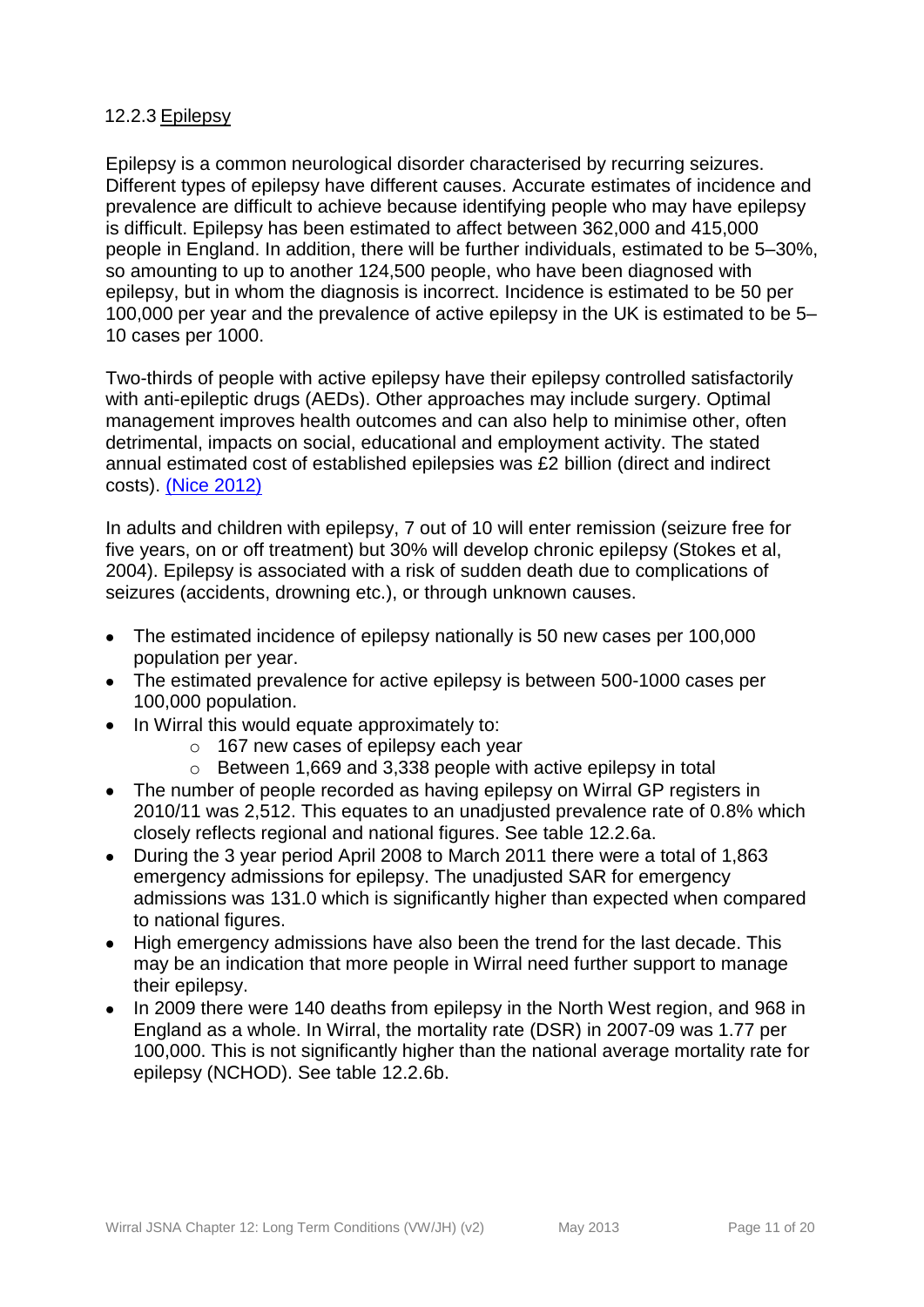## <span id="page-11-0"></span>12.2.4 Heart failure

Heart failure is a complex clinical syndrome of symptoms and signs that suggest the efficiency of the heart as a pump is impaired. It is caused by structural or functional abnormalities of the heart. [\(Nice 2006\)](http://publications.nice.org.uk/chronic-heart-failure-cg108). Heart failure is associated with other diseases such as CVD, diabetes, high blood pressure and valvular heart disease.

Around 900,000 people in the UK have heart failure and almost as many have damaged hearts but, as yet, no symptoms of heart failure. Both the incidence and prevalence of heart failure increase steeply with age, with the average age at first diagnosis being 76 years. The prevalence of heart failure is expected to rise in future as a result of an ageing population, improved survival of people with ischaemic heart disease and more effective treatments for heart failure.

The management of Wirral patients with HF has been enhanced by the setting up of a community heart failure service at the Birkenhead Heart Centre. A multi-disciplinary team consisting of Consultant, GPs with Special Interests, Heart Failure Nurses and exercise physiologists are providing a comprehensive service offering diagnostic assessment and treatment facilities in a community setting.

- There are various estimates for prevalence of HF. Prodigy guidance estimates that  $\bullet$ there are between 3 and 100 cases of HF per 1,000 population, and estimates that incidence (new cases) is between 1 and 5 cases per annum.
- In Wirral this would equate to:
	- o Prevalence of between 1,000 and 6,660 people
	- o Incidence of between 33 and 1,665 each year
- In 2010/11 the number of people recorded with HF on GP practice registers  $\bullet$ totalled 2,632, which provides an unadjusted prevalence rate of 0.8%. This is very similar to the national rate of 0.7% and regional rate of 0.8%. See table 12.2.6a.
- In the 3 year period 2008 to 2011, there were a total of 1,425 emergency  $\bullet$ admissions for HF, this equates to 1.3 admissions per 1,000 population. The unadjusted standardised admissions rate (SAR) for HF is 114.2; which is significantly higher (14.2%) from the national average (100). See table 12.2.6b.

#### <span id="page-11-1"></span>12.2.5 Parkinson's disease

Parkinson's disease (PD) is a progressive neurodegenerative condition. The classic symptoms of PD are bradykinesia (slowness of movement), rigidity and tremor. Other impairments include psychiatric problems such as depression and dementia. As the condition develops it can cause significant disability and handicap, and seriously impair the quality of life for the individual and family and carers [\(NICE, 2006\)](http://publications.nice.org.uk/parkinsons-disease-cg35). Parkinson's disease progressive nature and relatively elderly sufferers mean that it requires a dynamic service that can respond promptly to patients' needs [\(NICE,](http://publications.nice.org.uk/parkinsons-disease-cg35) 2006). With the exception of epilepsy,

- Annual incidence (new cases) is estimated to be 4-20 per 100,000 population.
- In Wirral, this would equate to be between 13 and 67 new cases each year.
- Nationally it is estimated that the prevalence of PD is 100-180 per 100,000 population [\(NICE, 2006\)](http://publications.nice.org.uk/parkinsons-disease-cg35).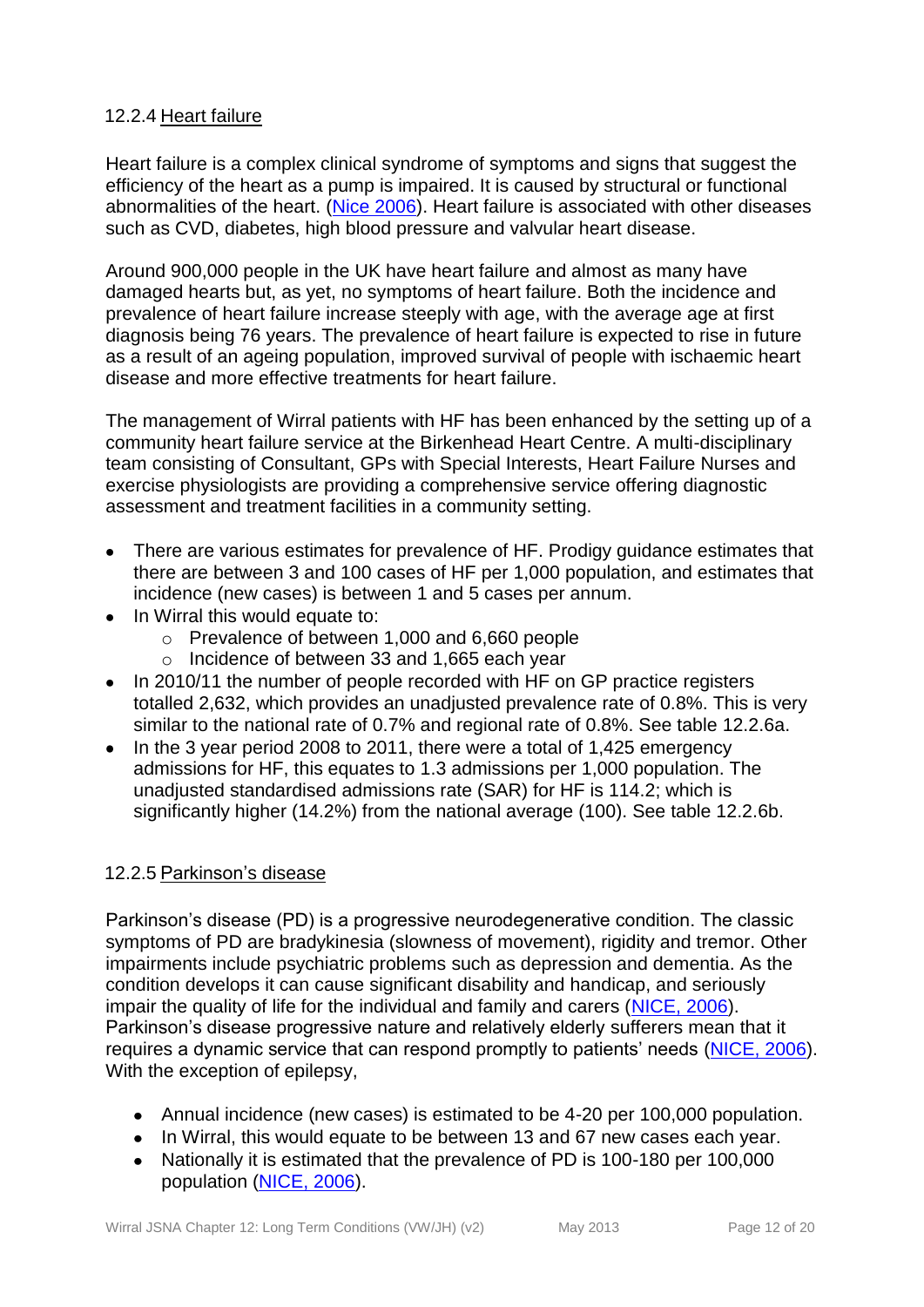- In Wirral, it is estimated that approximately 720 people have Parkinson's disease (2009)
- Prevalence increases with age and tends to be higher in males.
- In 2009/10-2011/12 the total number of hospital admissions in Wirral for PD was 154. The unadiusted SAR is 111.7
- In 2009/10-2011/12 the total number of emergency hospital admissions in Wirral for PD was 82. The unadjusted SAR is 85.4

## <span id="page-12-0"></span>12.2.6 Multiple Sclerosis

Multiple sclerosis (MS) is a disease of the central nervous system which causes the brain and spinal cord become inflamed and scarred. The impact of the illness varies greatly as the course of the disease is unpredictable and can be benign in some patients and very aggressive in others. It can cause a range of symptoms including fatigue, bladder and bowel problems, spasms, tremors, pain and sensory losses [\(NICE, 2003\).](http://guidance.nice.org.uk/CG8) With the exception of epilepsy, NHS Wirral PCT does not keep a register of the incidence or prevalence of common neurological conditions such as MS (Neurological Rehabilitation Services in Wirral: A Strategic Review, 2007). For some patients (with the relapsing / remitting form of MS) disease modifying drugs can often reduce the severity and frequency of the relapses and slow down the progress of the disabling features of the disease. For patients with the progressive form of the condition, no pharmacological agent is available that can affect the progress of the disease. For this group of patients, symptomatic treatment and rehabilitation input are the standard management strategies. National estimates suggest that there are between 3 and 7 new cases per 100,000 population each year

- From these rates it is estimated that in Wirral about 10 to 23 people are newly diagnosed each year.
- National prevalence is estimated to be between 100-120 per 100,000 population (NICE, 2003).

#### Table 12.2.6a: GP Practice QOF unadjusted prevalence for selected long term conditions (2010/11)

| <b>Condition</b>                      | <b>Wirral</b> |               | <b>North West</b> |               | <b>England</b> |      |  |
|---------------------------------------|---------------|---------------|-------------------|---------------|----------------|------|--|
|                                       | <b>No</b>     | $\frac{0}{0}$ | <b>No</b>         | $\frac{0}{0}$ | <b>No</b>      | $\%$ |  |
| Asthma                                | 21,109        | 6.3%          | 463,847           | 6.3%          | 3,273,174      | 5.9% |  |
| *Chronic Kidney<br>Disease (ages 18+) | 13,193        | 4.0%          | 269,508           | 3.7%          | 1,854,727      | 4.3% |  |
| *Epilepsy (ages 18+)                  | 2,512         | 0.8%          | 51,418            | 0.7%          | 336,509        | 0.8% |  |
| <b>Heart Failure</b>                  | 2,632         | 0.8%          | 60,386            | 0.8%          | 392,853        | 0.7% |  |

Source: The Information Centre, 2012

\* Patients aged 18 years and over with CKD (US National Kidney Foundation: Stage 3 to 5 CKD)

\* Patients aged 18 and over receiving drug treatment for epilepsy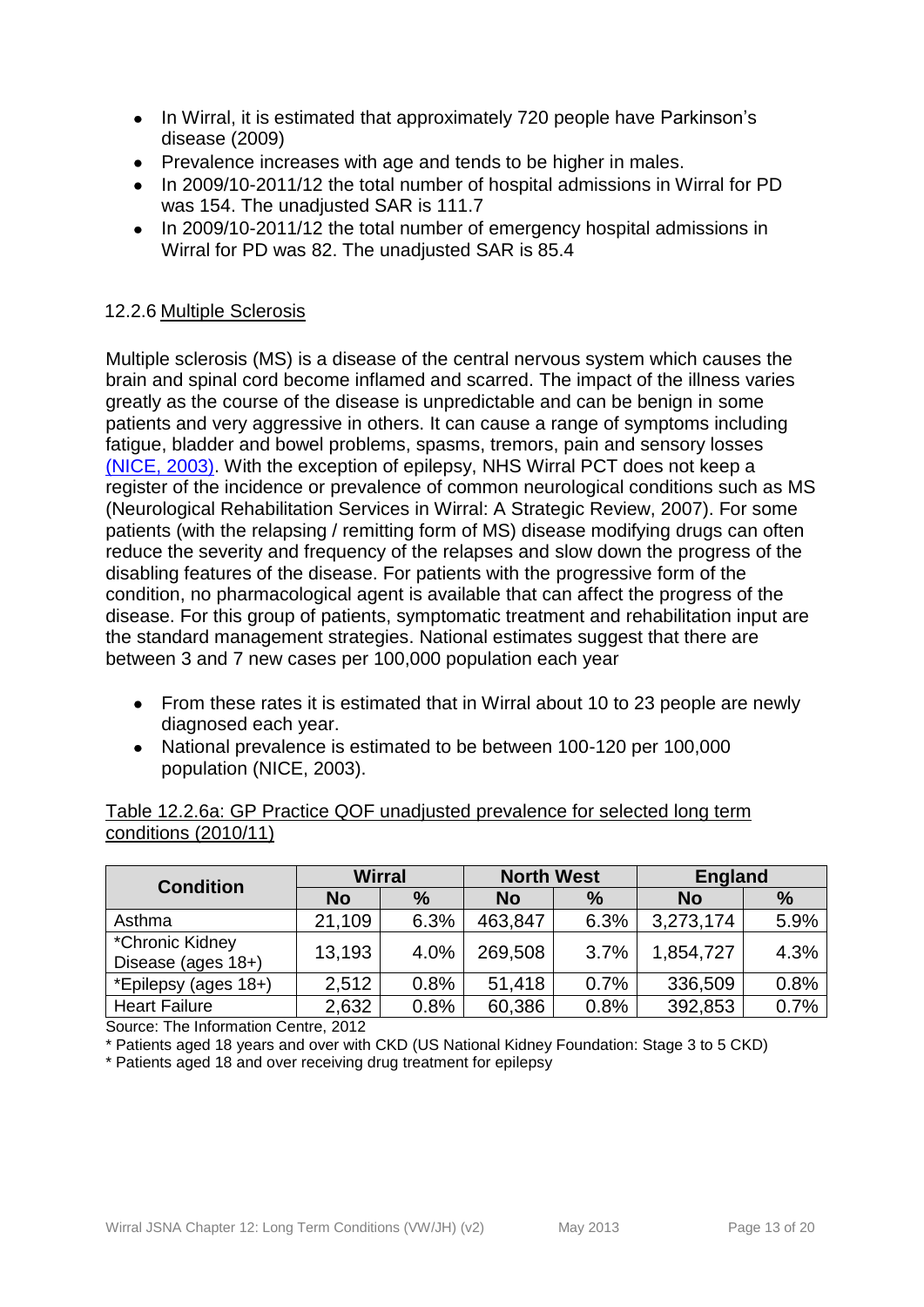# Table 12.2.6b: SAR for selected long term conditions in Wirral, April 2008 – March 2011

|                       |                                      | <b>Adjusted for</b><br>deprivation |            | Not adjusted for<br>deprivation |            |  |
|-----------------------|--------------------------------------|------------------------------------|------------|---------------------------------|------------|--|
| Long term condition   | <b>Total emergency</b><br>admissions | Rate<br>per<br>1,000               | <b>SAR</b> | Rate<br>per<br>1,000            | <b>SAR</b> |  |
| Asthma                | 1470                                 | 1.2                                | $*118.8$   | 1.2                             | $*124.3$   |  |
| Epilepsy              | 1863                                 | 1.5                                | $*126.2$   | 1.4                             | $*131.0$   |  |
| Heart failure         | 1425                                 | 1.3                                | *109.9     | 1.3                             | $*114.2$   |  |
| Chronic renal failure | 73                                   | 0.1                                | $*64.1$    | 0.1                             | $*66.5$    |  |
| Multiple sclerosis    | 53                                   | 0.1                                | 77.6       | 0.1                             | 78.4       |  |
| Parkinson's disease   | 75                                   | 0.1                                | $*76.0$    | 0.1                             | $*77.1$    |  |

Source: Dr Foster, 2012

\* indicates that the SAR is significantly different to the admission rates nationally

Note: Multiple sclerosis and Parkinson's disease include all admissions due to small number

#### <span id="page-13-0"></span>12.2.7 Visual impairment

For people to be registered as blind or partially sighted they must first undergo an examination by a consultant ophthalmologist, who records the findings on a Certificate of Visual Impairment (CVI) (The Information Centre, 2006). The statutory definition of blind is that a person should be 'so blind as to be unable to perform any work for which eyesight is essential'. There is no statutory definition for partially sighted but it refers to a person who is substantially and permanently disabled by defective vision caused by congenital defect, illness or injury (The Information Centre, 2006).

According to the Royal National Institute of Blind People (RNIB), people that are blind are at an increased risk of depression, loss of independence, admissions to hospital, deterioration in skills and possible premature admission to residential care.

In Wirral 1,155 adults and children were registered blind (in March 2008). In  $\bullet$ addition 1,320 were registered as partially sighted (Table 12.2.7b).

In table 12.2.7a it shows the age distribution of people registered as blind

| <b>Area</b> | All ages | $0$ to 4 | 5 to 17 | 18 to 49 | 50 to 64 | 65 to 74 | <b>75 (over)</b> |
|-------------|----------|----------|---------|----------|----------|----------|------------------|
| Wirral      | 1.115    |          | 20      | 145      | 120      | 90       | 775              |
| North West  | 22,550   | 160      | 725     | 2,995    | 2,360    | 2,330    | 13,940           |
| England     | 152,980  | 805      | 3,975   | 19,330   | 15,655   | 14,805   | 98,270           |

## Table 12.2.7a: Residents registered as blind in Wirral on 31<sup>st</sup> March 2012

Source: The Information Centre, 2012;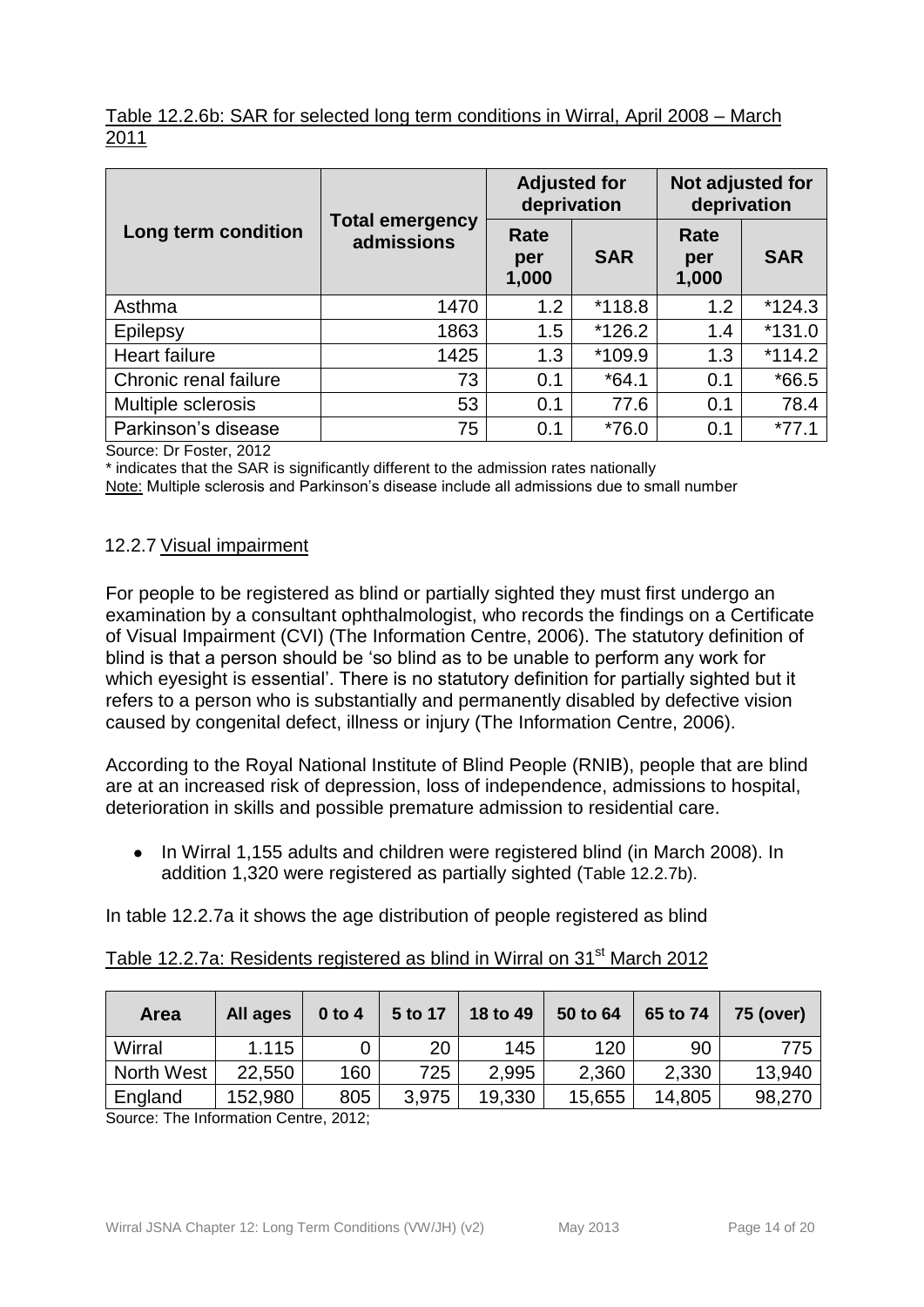In table 12.2.7b it shows the age distribution of people registered as partially sighted

| Area                 | All ages | $0$ to 4                 | 5 to 17 | 18 to 49 | 50 to 64 | 65 to 74 | 75 (over) |
|----------------------|----------|--------------------------|---------|----------|----------|----------|-----------|
| Wirral               | 1,320    | $\overline{\phantom{0}}$ | 25      | 145      | 110      | 160      | 875       |
| <b>North</b><br>West | 24,675   | 145                      | 920     | 2,805    | 2,495    | 2,880    | 15,385    |
| England              | 156,285  | 700                      | 5,140   | 16,845   | 14,105   | 16,055   | 103,345   |

Table 12.2.7b: People registered as partially sighted by age on 31<sup>st</sup> March 2012

Source: The Information Centre, 2012;

Note: all ages include some cases where the age was unknown and consequently the age groups may not add up to the overall total for all ages in the tables above.

- Visual impairment increases with age. This is important when considering the projected increases in the older population in Wirral.
- These figures do not necessarily provide a good estimate for the prevalence of visual impairment in Wirral as it has been estimated that up to 1 in 3 people do not register their impairment. Also, a larger group of people also have significant sight loss that will not fall into these two narrow categories (RNIB, 2008).

The RNIB estimate that approximately 80% of people aged over 60 years have a visual impairment.

It has been estimated that over 50% of the sight problems experienced by older people can be attributed to untreated refractive error (short-sightedness, longsightedness and astigmatism) or cataracts (opacity in the lens which progressively reduces visual functioning). If untreated, cataracts can lead to significant visual impairment. Cataracts are the leading cause of blindness in the world. Estimates for the number of older people with a cataract in Wirral are provided in table 12.2.7c.

| Table 12.2.7c: Estimated numbers of people with a visually impairing cataract by GP |  |  |  |  |  |
|-------------------------------------------------------------------------------------|--|--|--|--|--|
| Consortium, based on national estimates, as at 31 March 2011                        |  |  |  |  |  |

| Age   | $%$ with<br>visually<br>impaired<br>cataract | <b>Wirral GP</b><br><b>Commissioning</b><br><b>Consortium</b> | <b>Wirral Health</b><br><b>Commissioning</b><br><b>Consortium</b> | <b>Wirral</b><br><b>NHS</b><br><b>Alliance</b> | <b>Wirral</b> |
|-------|----------------------------------------------|---------------------------------------------------------------|-------------------------------------------------------------------|------------------------------------------------|---------------|
| 65-69 | 16%                                          | 992                                                           | 1360                                                              | 337                                            | 2689          |
| 70-74 | 24%                                          | 1182                                                          | 1749                                                              | 424                                            | 3355          |
| 75-79 | 42%                                          | 1704                                                          | 2569                                                              | 608                                            | 4881          |
| 80-84 | 59%                                          | 1830                                                          | 2771                                                              | 644                                            | 5245          |
| $85+$ | 71%                                          | 1900                                                          | 2774                                                              | 603                                            | 5277          |
| Total | $\blacksquare$                               | 7608                                                          | 11223                                                             | 2616                                           | 21447         |

Source: Adapted from The Royal College of Ophthalmologists, 2004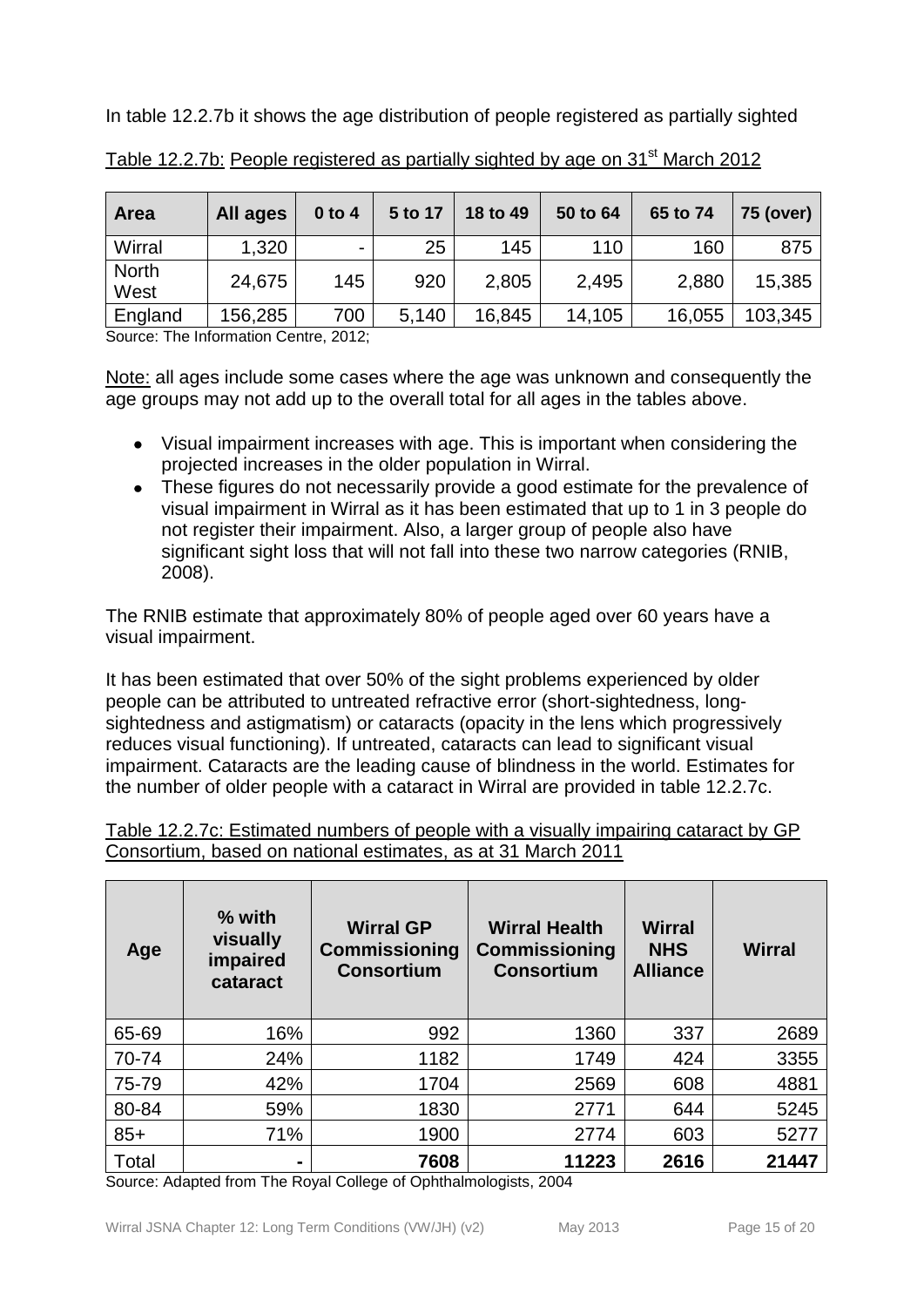• The number of older people in Wirral affected by visual impairment due to cataract could equate to around 22,300 older people in Wirral.

In 2000, the Department of Health set a target of 3,200 cataract procedures per 100,000 of the population (aged over 65 years). As cataract surgery is so safe and effective, there are very few issues of quality of care relevant to a developed country. Much more important is how to ensure that people get surgery when they need it. The major problem in needs assessment for cataract is to define the point at which a person requires treatment (Stevens et al, 2004).

Wirral's rate of cataract extraction is below average for the North-West Strategic Health Authority area and is also below that which would be expected given our population's age structure and levels of deprivation. However, the number of procedures performed has increased over recent years. See table 12.2.7d.

| <b>Financial Year</b> | <b>Total procedures</b><br>performed (Wirral<br><b>PCT</b> registered<br>patients) | <b>Expected number of</b><br>procedures for<br><b>Wirral (Dr. Foster)</b> | <b>Difference</b> |
|-----------------------|------------------------------------------------------------------------------------|---------------------------------------------------------------------------|-------------------|
| 2008/09               | 2039                                                                               | 2378.3                                                                    | 339.3             |
| 2009/10               | 1739                                                                               | 2392.3                                                                    | 653.3             |
| 2010/11               | 1828                                                                               | 2354                                                                      | 526.0             |

Table 12.2.7d: Cataract procedures performed on Wirral patients, 2008/09 – 2010/11

Source: Dr Foster, 20012

# <span id="page-15-0"></span>12.2.8 Hearing impairment

A national survey conducted by the Royal National Institute for Deaf People (RNID) in 2004 found there were considerable communication difficulties that people that are deaf and hard of hearing are faced with. The research found:

- 24% of people had missed an appointment due to poor communication;
- 35% had been left unclear about their condition due to communication problems with the GP or nurse;
- 42% that had visited hospital had found it difficult to communicate with staff.

It is also estimated that up to 40% of people with a hearing impairment may experience a mental health problem, which for many is a consequence of being deaf in a hearing world.

- It can be estimated in Wirral there are 47,735 people with some level of hearing impairment based on estimates from the RNID. This is one in seven people.
- The RNID estimate that approximately 75% of people aged over 60 years will have some form of hearing impediment.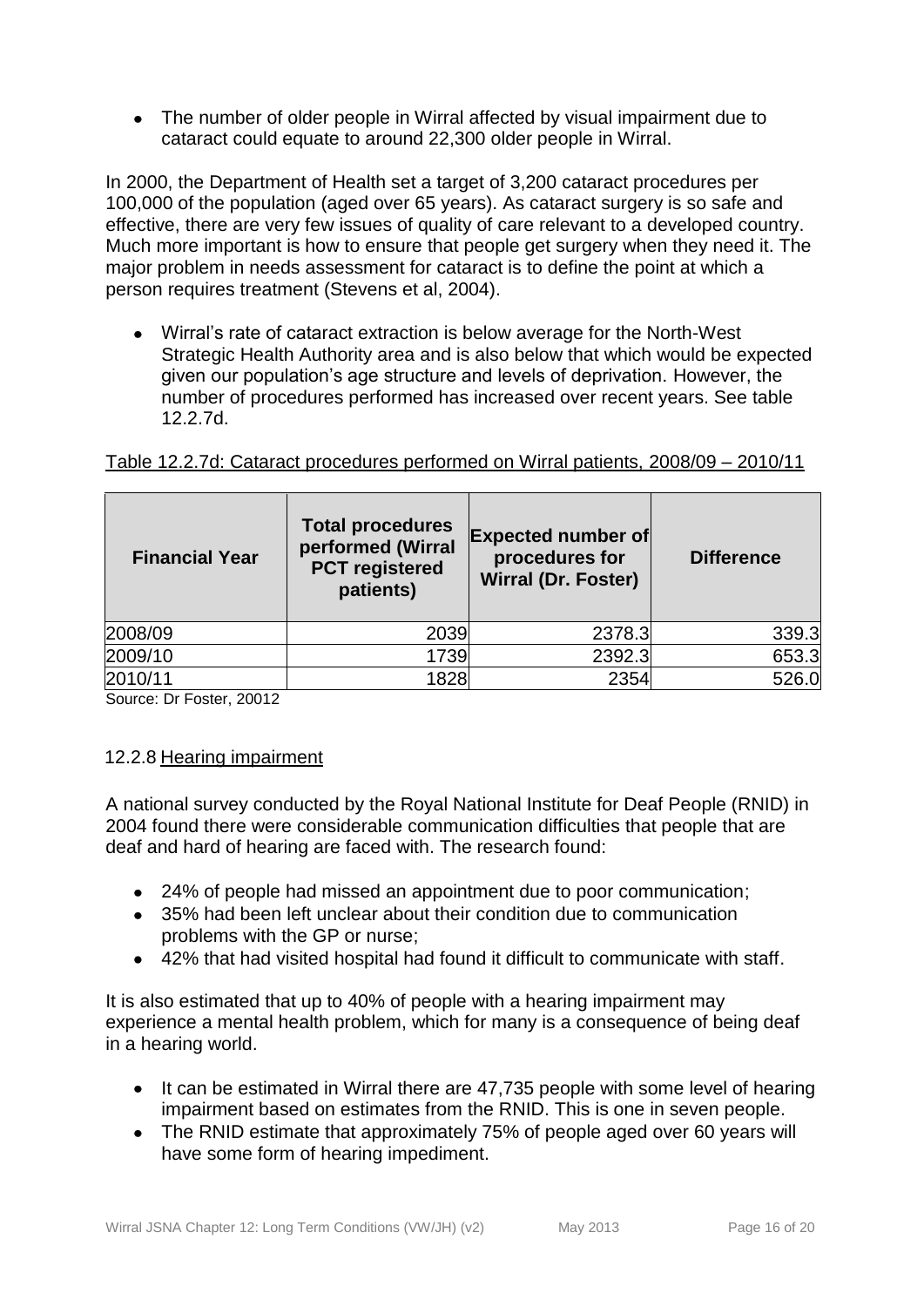- In July 2008, the number of people in Wirral registered (with the Merseyside Society for Deaf People), as deaf, deafened, hard of hearing and deaf-blind totalled 5,749.
- The number of people registered as deaf and hard of hearing on  $31<sup>st</sup>$  March 2010 by age-group is presented in table 12.2.8a. The numbers are considerably less than those provided by the Merseyside Society for Deaf People.

Table 12.2.8a: people were registered as deaf or hard of hearing in Wirral on 31<sup>st</sup> March 2010.

|                              | <b>All Ages</b> | $0 - 17$ | 18-64 | 65-74 | <b>75 &amp; Over</b> |
|------------------------------|-----------------|----------|-------|-------|----------------------|
| <b>Number of People</b>      |                 |          |       |       |                      |
| <b>Registered as deaf</b>    | 505             |          | 280   | 120   | 105                  |
| <b>Number of People</b>      |                 |          |       |       |                      |
| <b>Registered as hard of</b> |                 |          |       |       |                      |
| hearing                      | 4540            |          | 620   | 920   | 3000                 |

Source: The Information Centre, 2012

Note: all ages include some cases where the age was unknown and consequently the age groups may not add up to the total (all ages).

#### <span id="page-16-0"></span>12.2.9 Physical disabilities

People with physical disabilities experience difficulties in many aspects of life including employment, transport, educational and social experiences (Emerson et al, 2007).

Physical disabilities can be caused by a wide range of conditions and it is difficult to get an accurate picture of the burden of physical disability in Wirral. One way is to look at claimants for Disability Allowance which can be given for both physical and mental disability. Table 12.2.9a shows a breakdown of disability living allowance (DLA) claims in Wirral.

| <b>DLA Care Award</b>                       | <b>Total</b> | $\frac{9}{6}$ |
|---------------------------------------------|--------------|---------------|
| Total                                       | 26,350       | 100%          |
| Total Claiming DLA for over 5 years         | 20,130       | 76%           |
| <b>Total Claiming DLA Higher Rate Award</b> | 7,510        | 29%           |
| Total Claiming DLA Middle Rate Award        | 8,790        | 33%           |
| <b>Total Claiming DLA Lower Rate Award</b>  | 6,290        | 24%           |
| <b>Total Claiming DLA Nil Rate Award</b>    | 3,760        | 14%           |
| $O_{\text{max}}$ , NIONIIO, OOIO            |              |               |

[Source: NOMIS, 2012](https://www.nomisweb.co.uk/)

• The number of people claiming disability living allowance in Wirral in February 2012 was 26,350.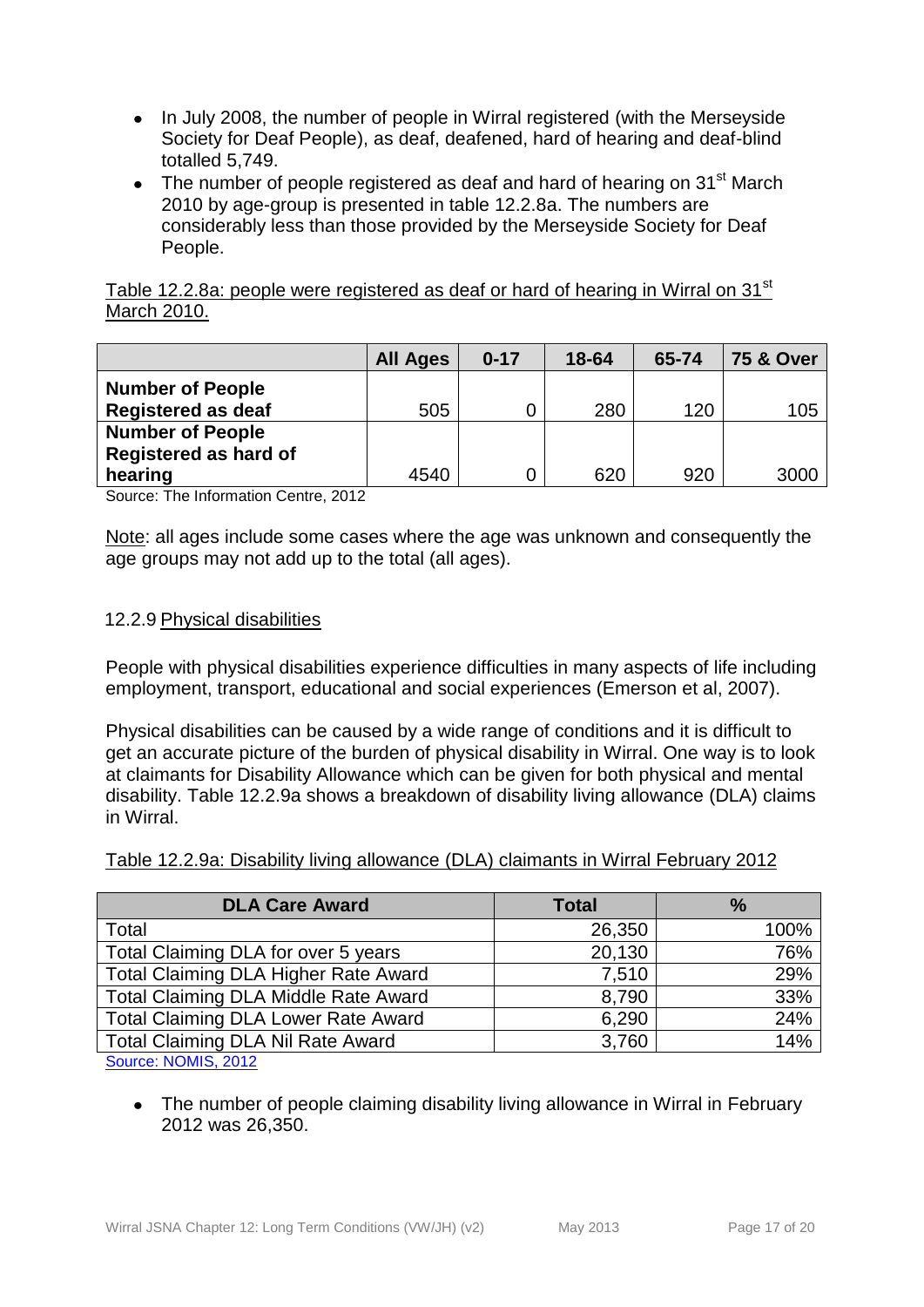- 76% of people (20,130) in Wirral claiming disability allowance are claiming because of a mobility component (i.e. they cannot walk or need assistance to walk).
- Of the total number of people claiming for a mobility related problem, 29% are claiming for the higher mobility rate, which means they have severe walking difficulties.

## <span id="page-17-0"></span>12.2.10 Health and social care services

#### Social Care Provision

In table 12.2.10a indicates the level of service provision aimed at helping physically disabled, frail and sensory impaired adults to live at home. Some people will have received more than one of the services listed and may be included in several categories. As a consequence, the total number of people provided with services is less than the combined sum of services delivered.

| Table 12.2.10a: Adults with physical disability, frailty and/or sensory impairment |  |  |
|------------------------------------------------------------------------------------|--|--|
| receiving services helping them to live at home as at 31 March 2012                |  |  |

| <b>Services used</b>                                                 | <b>Number of people</b><br>using services by<br>age bands |       |
|----------------------------------------------------------------------|-----------------------------------------------------------|-------|
|                                                                      | 18-64                                                     | $65+$ |
| Home Care                                                            | 233                                                       | 1057  |
| Day Care                                                             | 48                                                        | 147   |
| <b>Meals</b>                                                         | 21                                                        | 437   |
| <b>Direct Payments</b>                                               | 174                                                       | 106   |
| <b>Professional Support</b>                                          | 66                                                        | 52    |
| <b>Equipment and Adaptations</b>                                     | 578                                                       | 3336  |
| Other                                                                | 10                                                        | 9     |
| <b>Short Term Residential Non Respite</b>                            | 6                                                         | 94    |
| Total number of clients in receipt of services (not sum of<br>above) | 854                                                       | 4180  |

Source: DASS Performance Information Unit, 2012

The majority of the services provided are for older people aged 65 years and  $\bullet$ over, particularly for Home Care and equipment and adaptations.

#### People with a LTC supported to be independent and in control of their condition (NI 124)

This indicator measures the extent to which patients with a LTC are receiving a more systematic patient-centred service, This means transforming the lives of people with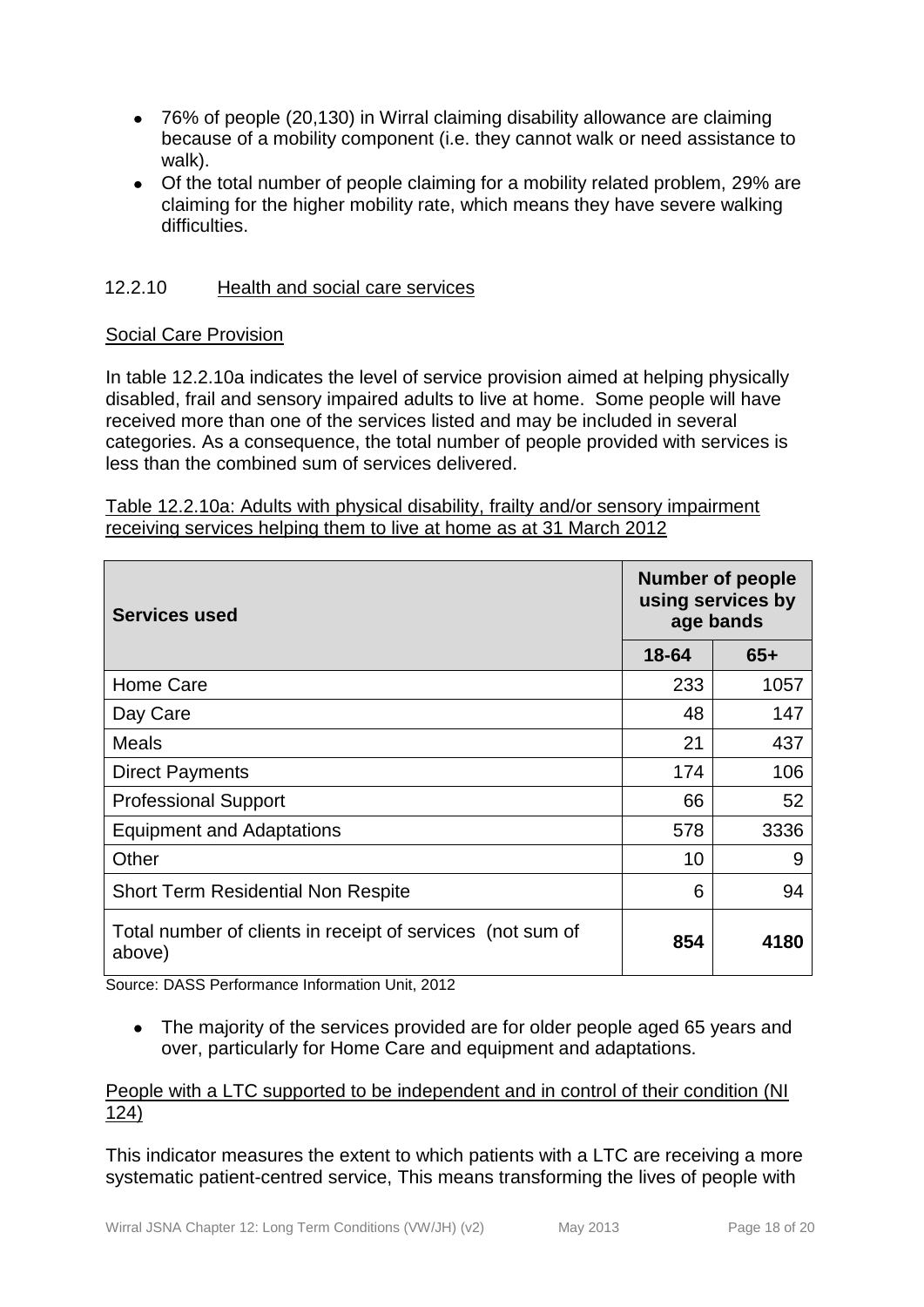long-term conditions to move away from the reactive care based in acute settings toward a more systematic patient-centred approach, where care is rooted in primary and community settings and underpinned by strong partnerships across the whole health and social care spectrum.

This indicator is measured through the [national patient survey](http://www.dh.gov.uk/en/Publicationsandstatistics/PublishedSurvey/NationalsurveyofNHSpatients/DH_633) the number of people who say they are supported to manage their condition as a proportion of the people who define themselves as having a LTC.

- In Wirral 3,621 stated that they had a long-standing health condition.
- When asked whether they received enough support from local  $\bullet$ services/organisations to manage their condition and felt supported to be independent. 44% of these felt that they definitely and 23% said to some extent they did.
- In total of the 2,422 people with a LTC that responded to this question, 2,141 said that they were supported to be independent. Performance on this indicator is 88.4% (March 12)